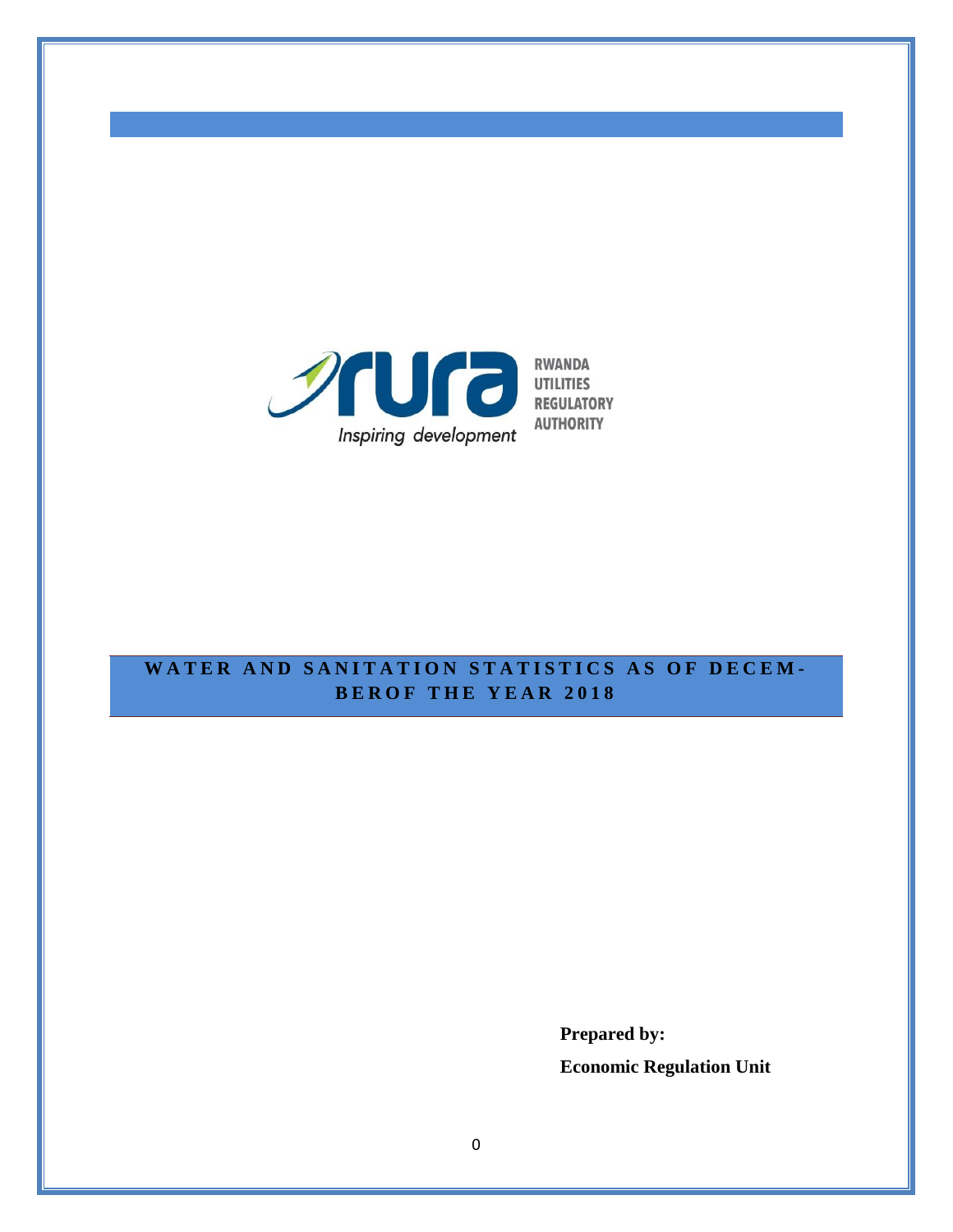## **TABLE OFCONTENTS**

| 2.2. |
|------|
|      |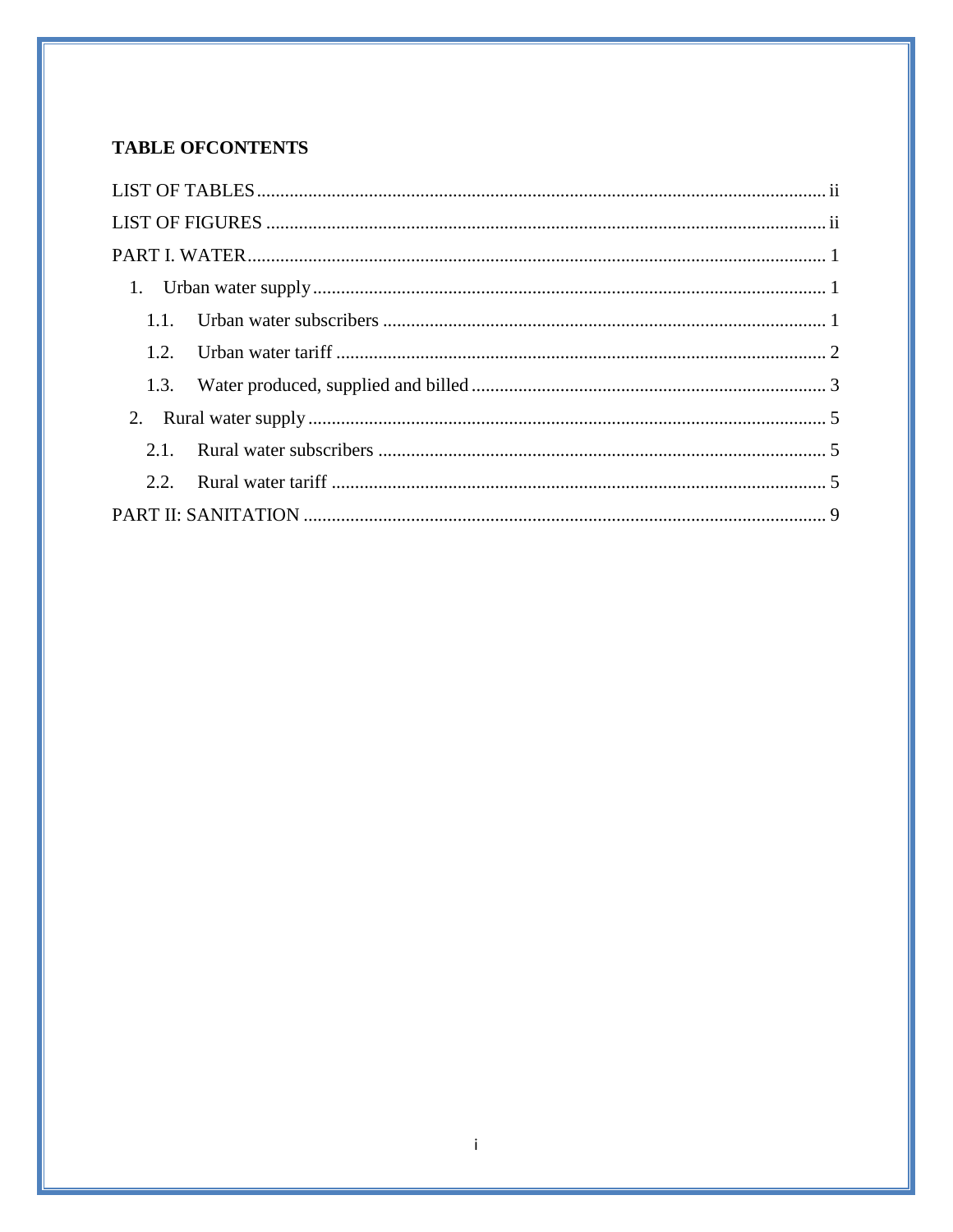## <span id="page-2-0"></span>**LIST OF TABLES**

| Table 1: Urban water subscribers per province and City of Kigali as of December 2018  1        |
|------------------------------------------------------------------------------------------------|
| Table 2: Applicable tariff for WASAC customers by consumption block (VAT exclusive) 2          |
|                                                                                                |
|                                                                                                |
| Table 5: Rural water subscribers, per province and the City of Kigali as of December 2018  5   |
|                                                                                                |
|                                                                                                |
|                                                                                                |
| Table 9: List of licensed of liquid waste water treatment system operators as of December 2018 |
|                                                                                                |
| Table 10: List of licensed liquid waste collection and transportation operators as of December |
|                                                                                                |
| Table 11: List of licensed solid waste collection and transportation services operators as of  |
|                                                                                                |
| Table 12: Applicable tariff for waste collection and transportation in Kigali City  16         |
|                                                                                                |

# <span id="page-2-1"></span>**LIST OF FIGURES**

| Figure 1: Distribution of customers across provinces and Kigali City as of December 2018 1         |  |
|----------------------------------------------------------------------------------------------------|--|
|                                                                                                    |  |
|                                                                                                    |  |
| Figure 4: Distribution of licensed rural water supply providers per province as of December 2018   |  |
|                                                                                                    |  |
| Figure 5: Distribution of solid waste collection and transportation operators across provinces and |  |
|                                                                                                    |  |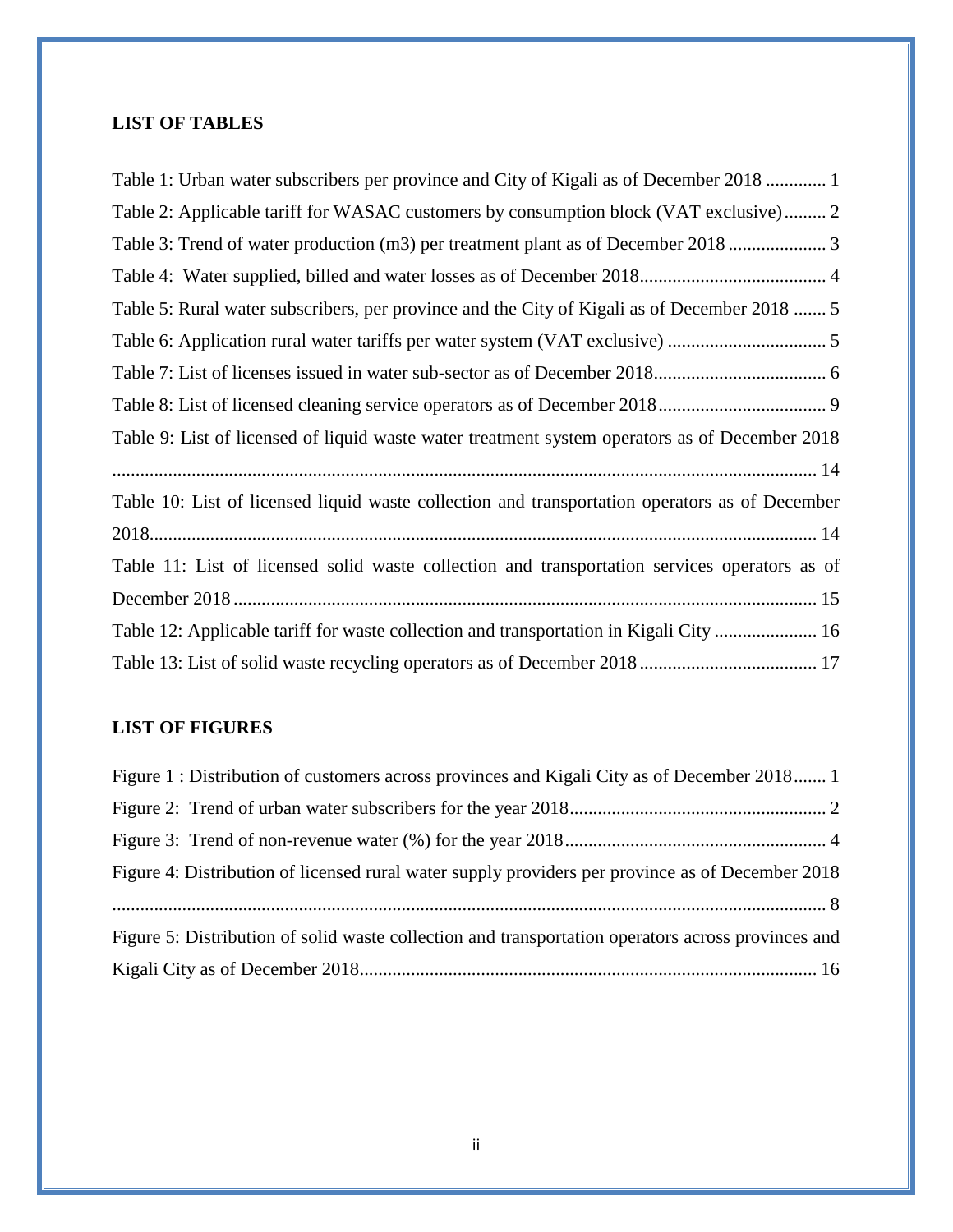#### <span id="page-3-1"></span><span id="page-3-0"></span>**PART I. WATER**

### **1. Urban water supply**

### <span id="page-3-2"></span>**1.1.Urban water subscribers**

As of December 2018, the total number of urban water subscribers has slightly decreased from 211,479 to 211,434connections recorded at the end of September of the year 2018, which represents a decrease of 0.02% due to the fact that some customers are currently supplied by Rural Water Service Providers.The 52%% of the total connections are in the City of Kigali while 48% of them are distributed in the provinces. This difference is mainly attributed to the fact that, some people in the provinces consume water supplied by Rural Water Service Providers.

| <b>Province</b>          | Q3 2018 | Q4 2018 | Variation $(\% )$ |
|--------------------------|---------|---------|-------------------|
| City of Kigali           | 108,338 | 110,041 | 1.6               |
| <b>Southern Province</b> | 25,837  | 26,400  | 2.2               |
| Northern Province        | 17,435  | 17,732  | 1.7               |
| <b>Western Province</b>  | 24,534  | 21,263  | $-13.3$           |
| <b>Eastern Province</b>  | 35,335  | 35,998  | 1.9               |
| <b>Total</b>             | 211,479 | 211,434 |                   |

<span id="page-3-3"></span>**Table 1: Urban water subscribers per province and City of Kigali as of December 2018**

**Source: WASAC, December 2018**

### <span id="page-3-4"></span>**Figure 1 : Distribution of customers across provinces and Kigali City as of December 2018**



**Source: WASAC, December 2018**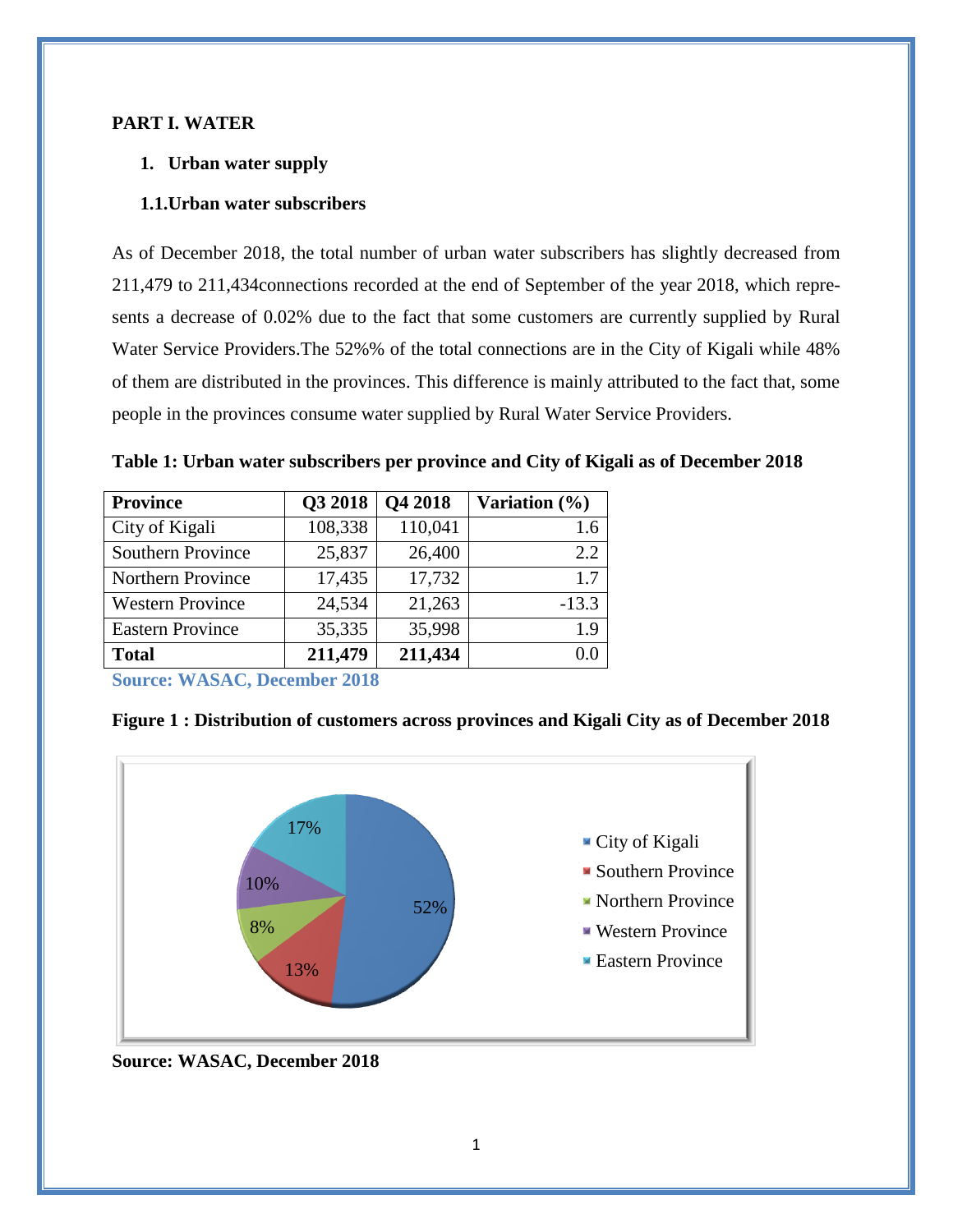

#### <span id="page-4-2"></span>**Figure 2: Trend of urban water subscribers for the year 2018**

#### **Source: WASAC, December 2018**

As shown in the figure above, the number of connected customers decreased to211,434at the end of December 2018 from 211,479customers recorded during the third quarter of 2018.

#### <span id="page-4-0"></span>**1.2.Urban water tariff**

### <span id="page-4-1"></span>**Table 2: Applicable tariff for WASAC customers by consumption block (VAT exclusive)**

| <b>Category</b>                 | Tariff $(Frw/m^3)$ |
|---------------------------------|--------------------|
| $0-5$ m <sup>3</sup>            | 323                |
| $6-20 \text{ m}^3$              | 331                |
| $21 - 50$ m <sup>3</sup>        | 413                |
| $\sqrt{51-100}$ m <sup>31</sup> | 736                |
| $> 100 \; \mathrm{m}^3$         | 847                |
| <b>Industries</b>               | 736                |

**Source: Board Decision No 002/BD/ICA-CLIA/RURA/2015**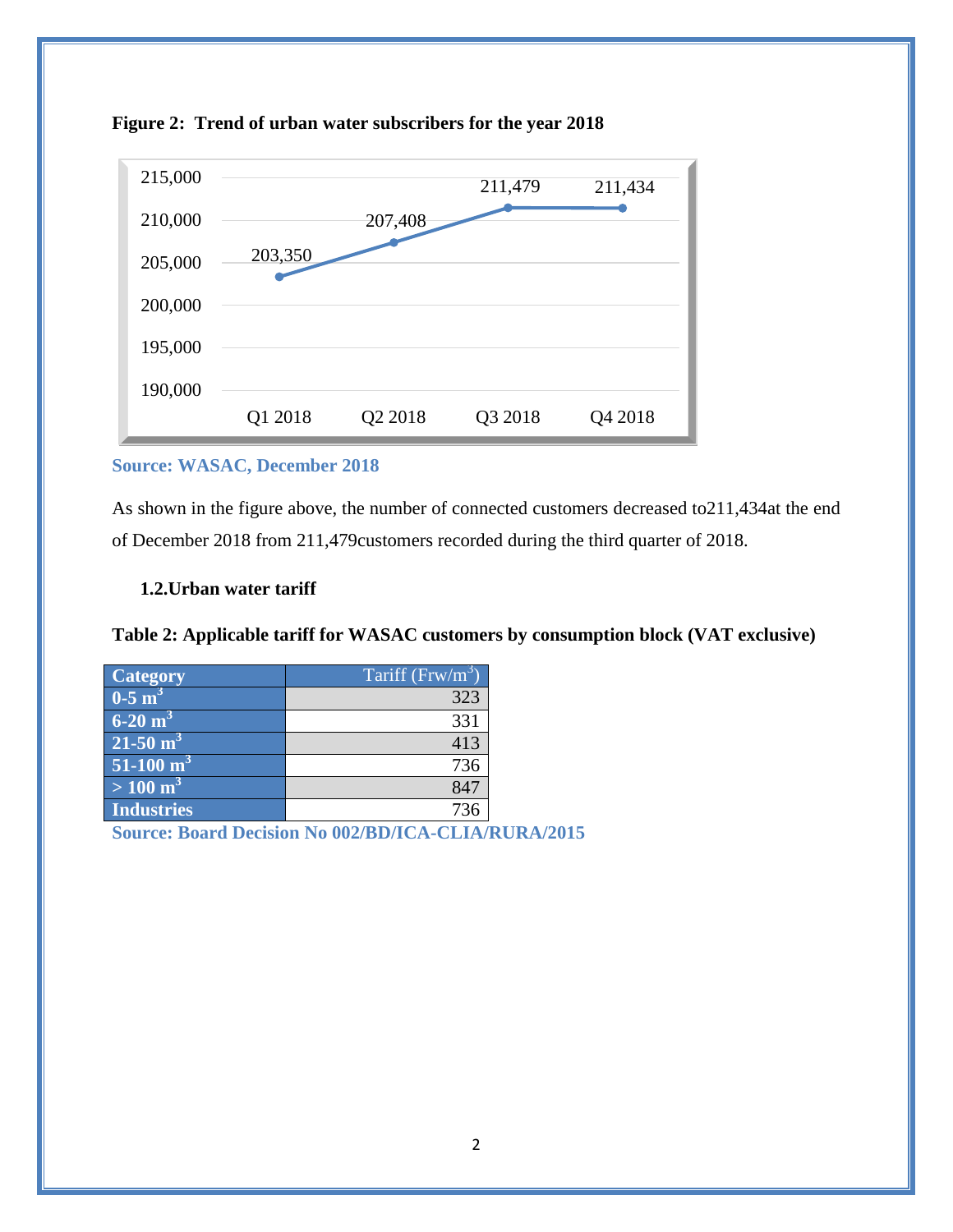## <span id="page-5-0"></span>**1.3.Water produced, supplied and billed**

| <b>WTP</b>     | Q1 2018    | Q2 2018    | Q3 2018    | Q4 2018    | <b>Total</b> |
|----------------|------------|------------|------------|------------|--------------|
| Kimisagara     | 2,249,753  | 2,089,867  | 2,145,338  | 2,101,668  | 8,586,626    |
| Karenge        | 1,378,301  | 1,342,911  | 1,335,663  | 1,325,266  | 5,382,141    |
| <b>Nzove</b>   | 3,570,482  | 3,803,805  | 4,748,948  | 4,710,918  | 16,834,153   |
| Kadahokwa      | 482,625    | 488,632    | 533,677    | 513,172    | 2,018,106    |
| Gihira         | 841,550    | 804,035    | 914,896    | 787,503    | 3,347,984    |
| Mutobo         | 610,250    | 601,500    | 622,270    | 669,860    | 2,503,880    |
| Gihuma         | 238,617    | 268,936    | 287,714    | 301,664    | 1,096,931    |
| Cyunyu         | 385,281    | 414,342    | 362,514    | 343,966    | 1,506,103    |
| Gisuma         | 123,312    | 130,540    | 143,292    | 131,605    | 528,749      |
| Mpanga         | 277,035    | 278,087    | 305,479    | 298,849    | 1,159,450    |
| Muhazi         | 387,890    | 368,356    | 415,554    | 437,889    | 1,609,689    |
| Rwasaburo      | 137,307    | 157,077    | 183,426    | 157,320    | 635,130      |
| Kanyabusage    | 107,879    | 112,488    | 115,555    | 110,685    | 446,607      |
| Nyamabuye      | 137,282    | 141,934    | 146,553    | 141,510    | 567,279      |
| Nyagatare      | 608,746    | 572,890    | 732,655    | 662,474    | 2,576,765    |
| Ngenda         | 304,615    | 328,935    | 329,229    | 323,933    | 1,286,712    |
| Shyogwe-Mayaga |            |            |            | 46,697     | 46,697       |
| <b>Total</b>   | 11,840,925 | 11,904,335 | 13,322,763 | 13,064,979 | 50,133,002   |

<span id="page-5-1"></span>**Table 3: Trend of water production (m<sup>3</sup> ) per treatment plant as of December 2018**

**Source: WASAC, December 2018**

The above table showsthe quantity of water production per water treatment plant during the year of 2018. Water produced during the fourth quarter of 2018 has decreased by 1.9% compared to the production for the third quarter of 2018.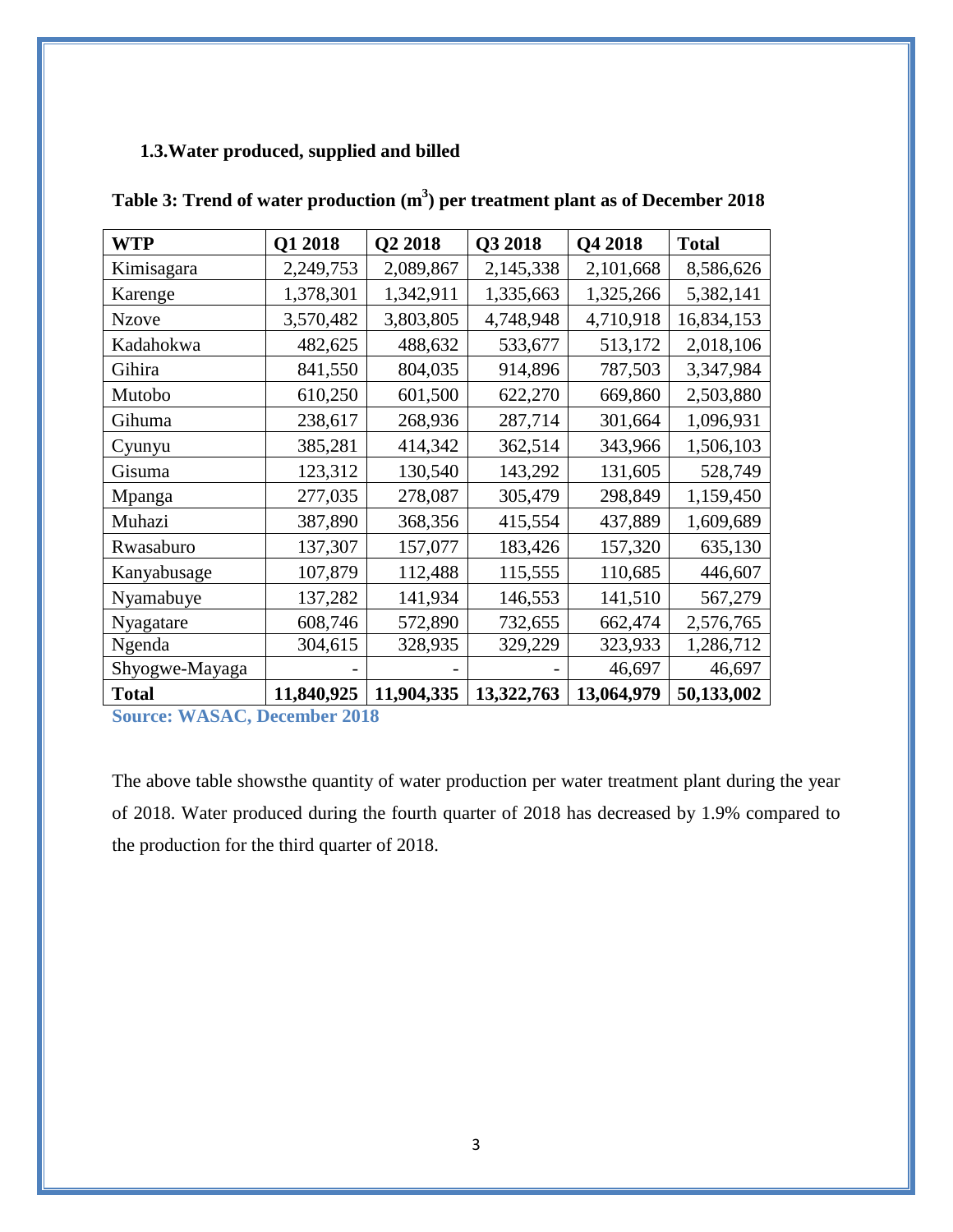| <b>Branches</b> | Water Supplied $(m^3)$ | Water Billed $(m^3)$ | Water loss $(m^3)$ | Water loss $(\% )$ |
|-----------------|------------------------|----------------------|--------------------|--------------------|
| Kigali City     | 7,566,477              | 4,727,702            | 2,838,776          | 37.5               |
| Muhanga         | 269,198                | 202,795              | 66,403             | 24.7               |
| Rubavu          | 758,307                | 434,267              | 324,040            | 42.7               |
| Musanze         | 656,320                | 393,052              | 263,268            | 40.1               |
| Rusizi          | 336,971                | 162,838              | 174,133            | 51.7               |
| Huye            | 494,347                | 272,497              | 221,850            | 44.9               |
| Nyanza          | 201,594                | 126,589              | 75,005             | 37.2               |
| Ngoma           | 154,099                | 112,330              | 41,769             | 27.1               |
| Gicumbi         | 138,503                | 85,858               | 52,645             | 38.0               |
| Rwamagana       | 618,819                | 298,671              | 320,148            | 51.7               |
| Nyamagabe       | 127,807                | 93,486               | 34,321             | 26.9               |
| Karongi         | 108,425                | 73,891               | 34,534             | 31.9               |
| Nyagatare       | 637,470                | 264,782              | 372,688            | 58.5               |
| Bugesera        | 311,714                | 236,932              | 74,782             | 24.0               |
| Ruhango         | 102,722                | 66,090               | 36,632             | 35.7               |
| <b>Total</b>    | 12,482,774             | 7,551,780            | 4,930,994          | 39.5               |

<span id="page-6-0"></span>**Table 4: Water supplied, billed and water losses as of December 2018**

**Source: WASAC, December 2018**

The above table shows that 39.5% of water supplied within all branches was non-revenue water due to meter bursts, leakages and illegal connections. The difference of 582,205m<sup>3</sup> between water produced (13,064,979 $m<sup>3</sup>$ ) and supplied (12,482,774  $m<sup>3</sup>$ ) is an estimated water loss mainly from back washing and network flushing.

### <span id="page-6-1"></span>**Figure 3:Trend of non-revenue water (%) for the year 2018**



**Source: WASAC, December 2018**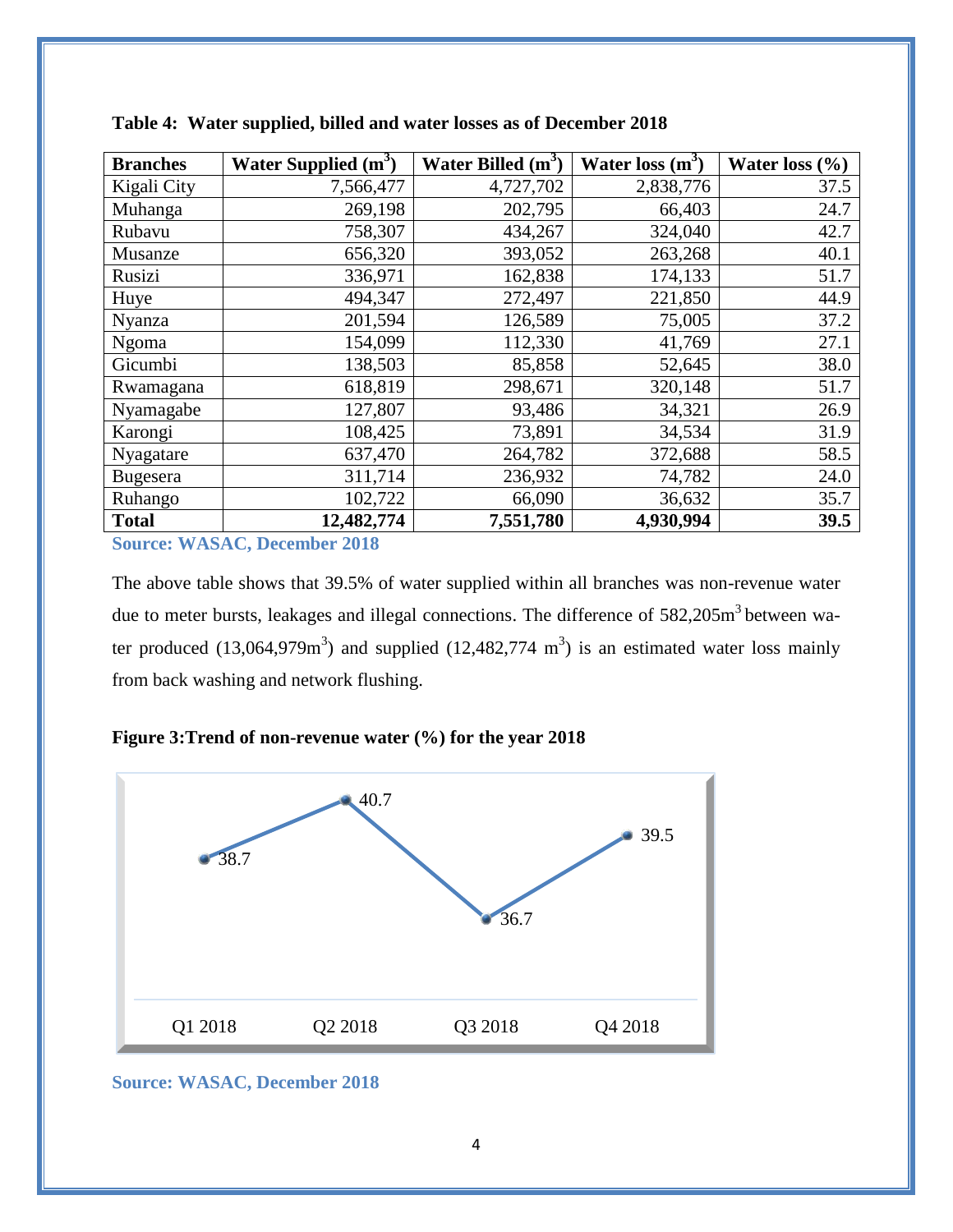### <span id="page-7-0"></span>**2. Rural water supply**

### <span id="page-7-1"></span>**2.1.Rural water subscribers**

| 245<br>3,501 | 1,677<br>3,587 | 584.5<br>2.5                             |
|--------------|----------------|------------------------------------------|
|              |                |                                          |
|              |                |                                          |
| 11,519       |                | 1.1                                      |
| 11,616       |                | 30.7                                     |
| 6,773        |                | 9.0                                      |
| 33,654       |                | 17.3                                     |
|              |                | 11,640<br>15,179<br>7,384<br>39,467<br>- |

<span id="page-7-3"></span>**Table 5: Rural water subscribers, per province and the City of Kigali as of December 2018**

**Source: Rural water supply operators, December 2018**

As of December2018, the number of subscribers served by Rural Water Supply Providers increasedup 39,467 connections from33,654 recorded as of September 2018.

### <span id="page-7-2"></span>**2.2.Rural water tariff**

### <span id="page-7-4"></span>**Table 6: Application rural water tariffs per water system (VAT exclusive)**

| <b>Water system</b>        | Tariff RWF/m <sup>3</sup> | <b>Tariff RWF/Jerrican</b> |
|----------------------------|---------------------------|----------------------------|
| <b>Gravity</b>             | 287                       |                            |
| <b>Electricity pumping</b> | 731                       |                            |
| <b>Diesel Pumping</b>      | 921                       |                            |
| <b>Turbo</b>               | 689                       |                            |
| <b>Complex System</b>      | 597                       |                            |

**Source: Board Decision N°06/BD/ER-LER/RURA/2016**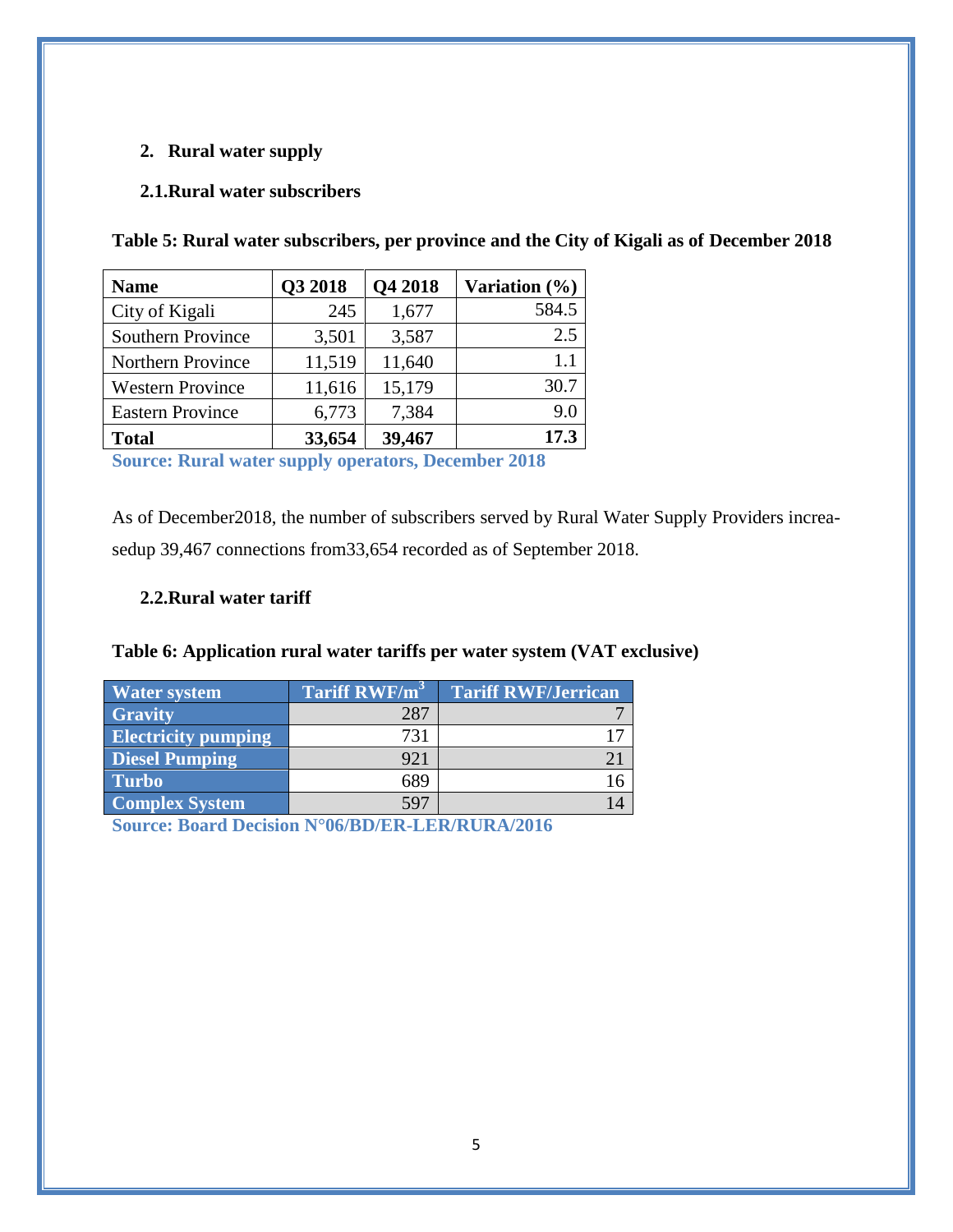| <b>SN</b>               | <b>Name of licensee</b>                                                | Service area                  | Date of<br>issuance | <b>Expiration</b><br>date |  |  |  |
|-------------------------|------------------------------------------------------------------------|-------------------------------|---------------------|---------------------------|--|--|--|
|                         | <b>URBAN WATER SUPPLY (Water Utility- WU)</b>                          |                               |                     |                           |  |  |  |
| 1                       | <b>WASAC Ltd</b>                                                       | Urban and Peri-urban<br>areas | $09-11-16$          | $09 - 11 - 31$            |  |  |  |
|                         | <b>BULK WATER SUPPLY LICENSE (BWS)</b>                                 |                               |                     |                           |  |  |  |
| $\mathbf{1}$            | <b>KIGALI WATER Ltd</b>                                                | <b>Bugesera</b>               | $10-01-18$          | $10 - 01 - 33$            |  |  |  |
|                         | <b>RURAL WATER SUPPLY(Water Supply Infrastructure Management-WSIM)</b> |                               |                     |                           |  |  |  |
| $\mathbf{1}$            | <b>CFGAE</b>                                                           | Gakenke                       | $03-05-16$          | $03-05-21$                |  |  |  |
| $\overline{2}$          | <b>SEEGH Ltd</b>                                                       | Kamonyi                       | $04 - 08 - 16$      | $04 - 08 - 21$            |  |  |  |
| 3                       | <b>PAAK KAM</b>                                                        | Gicumbi                       | $04 - 08 - 16$      | 04-08-21                  |  |  |  |
| $\overline{\mathbf{4}}$ | <b>COFO</b>                                                            | Gicumbi                       | 12-08-16            | 12-08-21                  |  |  |  |
| 5                       | Ndundimana JMV                                                         | Nyamagabe                     | 12-08-16            | 12-08-21                  |  |  |  |
| 6                       | <b>AGEOH</b>                                                           | Nyamasheke                    | 12-08-16            | 12-08-21                  |  |  |  |
| $\overline{7}$          | <b>AGEOH</b>                                                           | Rulindo                       | 12-08-16            | 12-08-21                  |  |  |  |
| 8                       | <b>AGEOH</b>                                                           | Rutsiro                       | 12-08-16            | 12-08-21                  |  |  |  |
| $\boldsymbol{9}$        | <b>COPEREMA</b>                                                        | Kirehe                        | 12-08-16            | 12-08-21                  |  |  |  |
| 10                      | <b>REDEC Ltd</b>                                                       | Huye                          | 12-08-16            | 12-08-21                  |  |  |  |
| 11                      | <b>REDEC Ltd</b>                                                       | Musanze                       | 12-08-16            | 12-08-21                  |  |  |  |
| 12                      | <b>EDEPRES</b>                                                         | Gisagara                      | 24-08-16            | 24-08-21                  |  |  |  |
| 13                      | <b>EGIPRES Ltd</b>                                                     | Gisagara                      | 30-08-16            | 30-08-21                  |  |  |  |
| 14                      | REGIE ASSOCIATIVES DES USAGERS<br>DES POINTS D'EAU GASABO Ltd          | Gasabo                        | 15-09-16            | 15-09-21                  |  |  |  |
| 15                      | AYATEKE STAR COMPANY Ltd                                               | Kirehe                        | 16-09-16            | 16-09-21                  |  |  |  |
| 16                      | AYATEKE STAR COMPANY LTD                                               | Kayonza                       | $16-09-16$          | 16-09-21                  |  |  |  |
| 17                      | AYATEKE STAR COMPANY LTD                                               | Nyaruguru                     | 16-09-16            | 16-09-21                  |  |  |  |
| 18                      | <b>AQUAVIRUNGA LTD</b>                                                 | Nyabihu                       | $20 - 09 - 16$      | 20-09-24                  |  |  |  |
| 19                      | <b>AQUAVIRUNGA LTD</b>                                                 | Musanze                       | 20-09-16            | 20-09-24                  |  |  |  |
| 20                      | S.T.E.FLTD                                                             | Huye                          | $29 - 11 - 16$      | $29 - 11 - 21$            |  |  |  |
| 21                      | <b>REGEP</b>                                                           | <b>Burera</b>                 | $14-12-16$          | $14 - 12 - 21$            |  |  |  |
| 22                      | <b>AQUARWANDA</b>                                                      | Kamonyi                       | $16-12-16$          | $16-12-21$                |  |  |  |
| 23                      | <b>UBUZIMA BWIZA MKM</b>                                               | Rwamagana                     | $16-12-16$          | $16-12-21$                |  |  |  |
| 24                      | RUSAWACO-URUBOGOBOGO                                                   | Rutsiro                       | $20 - 12 - 16$      | $20 - 12 - 21$            |  |  |  |
| 25                      | <b>WATRESCO</b>                                                        | Ngoma                         | 08-03-17            | 08-03-22                  |  |  |  |
| 26                      | KOPERATIVE ICUNGA AMAZI (KIA)                                          | Karongi                       | $08 - 03 - 17$      | 08-03-22                  |  |  |  |
| 27                      | KOPERATIVE MAZI SOKO<br>Y'UBUZIMA KARONGI                              | Karongi                       | 08-03-17            | 08-03-22                  |  |  |  |
| 28                      | MPANGA URUBOGOBOGO COMPA-                                              | Kirehe                        | 28-04-17            | 28-04-22                  |  |  |  |

## <span id="page-8-0"></span>**Table 7: List of licenses issued in water sub-sector as of December 2018**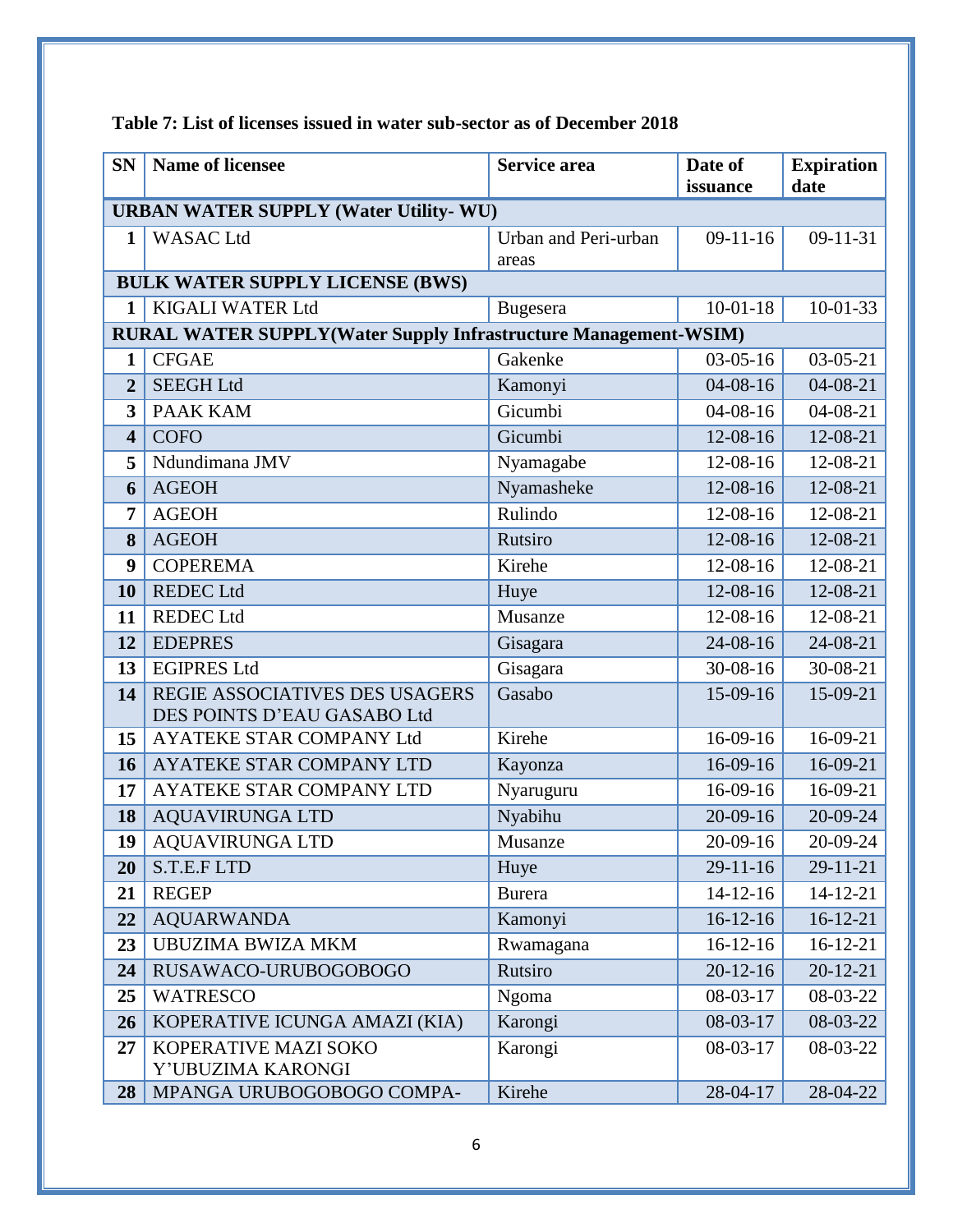<span id="page-9-0"></span>

|              | NY Ltd                                                                               |            |                |                |
|--------------|--------------------------------------------------------------------------------------|------------|----------------|----------------|
| 29           | VISION WORK COMPANY Ltd                                                              | Kirehe     | 19-05-17       | 19-05-22       |
| 30           | NEEP COMPANY Ltd                                                                     | Gakenke    | 06-06-17       | 06-06-22       |
| 31           | <b>AJH Ltd</b>                                                                       | Ngororero  | $14 - 07 - 17$ | 14-07-22       |
| 32           | <b>AYATEKE STAR COMPANY Ltd</b>                                                      | Rwamagana  | 23-08-17       | 23-08-22       |
| 33           | <b>AYATEKE STAR COMPANY Ltd</b>                                                      | Gatsibo    | 23-08-17       | 23-08-22       |
| 34           | <b>AYATEKE STAR COMPANY Ltd</b>                                                      | Gicumbi    | 14-09-17       | 14-09-22       |
| 35           | <b>REDEC Ltd</b>                                                                     | Nyabihu    | $04-09-17$     | $04 - 09 - 22$ |
| 36           | <b>BES</b> Ltd                                                                       | Nyanza     | $19-10-17$     | 19-10-22       |
| 37           | AYATEKE STAR COMPANY Ltd                                                             | Rulindo    | 13-10-17       | 13-10-22       |
| 38           | <b>MEGACOS Ltd</b>                                                                   | Ngororero  | $25 - 10 - 17$ | $25 - 10 - 22$ |
| 39           | SOCIETE DE COMMERCE ET DE PRO-                                                       | Ngororero  | $26 - 10 - 17$ | 26-10-22       |
|              | TECTION DE L'ENVIRONEMENT                                                            |            |                |                |
| 40           | <b>SAEB Ltd</b>                                                                      | Rusizi     | 14-03-18       | 14-03-23       |
| 41           | NIBWOBUZIMA Ltd                                                                      | Rusizi     | $22 - 03 - 18$ | 22-03-23       |
| 42           | PAAK KAM Ltd                                                                         | Rusizi     | 18-07-18       | 18-07-23       |
| 43           | <b>IMENA VISION COMPANY Ltd</b>                                                      | Ruhango    | 27-07-18       | 27-07-23       |
| 44           | VISION WORK COMPANY Ltd                                                              | Ngororero  | $07 - 08 - 18$ | 07-08-23       |
| 45           | PAAK KAM Ltd                                                                         | Gasabo     | $07 - 08 - 18$ | 07-08-23       |
| 46           | <b>MEGACOS Ltd</b>                                                                   | Nyanza     | $10-08-18$     | 10-08-23       |
| 47           | <b>AYATEKE STAR COMPANY Ltd</b>                                                      | Rutsiro    | 23-08-18       | 23-08-23       |
| 48           | <b>MEGACOS Ltd</b>                                                                   | Rutsiro    | 18-09-18       | 18-09-23       |
| 49           | VISION WORK COMPANY Ltd                                                              | Karongi    | 26-09-18       | 26-09-23       |
| 50           | PAAK KAM Ltd                                                                         | Muhanga    | 27-09-18       | 27-09-23       |
| 51           | KIBEHO PILGRIMAGE CENTER Ltd                                                         | Nyaruguru  | $01 - 10 - 18$ | $01 - 10 - 23$ |
| 52           | PAAK KAM Ltd                                                                         | Nyamasheke | $01 - 11 - 18$ | $01 - 11 - 23$ |
| 53           | MALEX AGACIRO COMPANY LTD                                                            | Nyamasheke | $01 - 11 - 18$ | $01 - 11 - 23$ |
| 54           | <b>AYATEKE STAR COMPANY Ltd</b>                                                      | Nyamasheke | $10-12-18$     | $10-12-23$     |
| 55           | <b>RWASACO Ltd</b>                                                                   | Nyamasheke | $20 - 12 - 18$ | $20 - 12 - 23$ |
| 56           | NIBWOBUZIMA Ltd                                                                      | Nyamasheke | $21 - 12 - 18$ | $21 - 12 - 23$ |
|              | <b>RURAL WATER SUPPLY (Management of Complex Water Supply Infrastructure-(MCWSI)</b> |            |                |                |
| $\mathbf{1}$ | <b>AQUAVIRUNGA LTD</b>                                                               | Rubavu     | $20-09-16$     | 20-09-24       |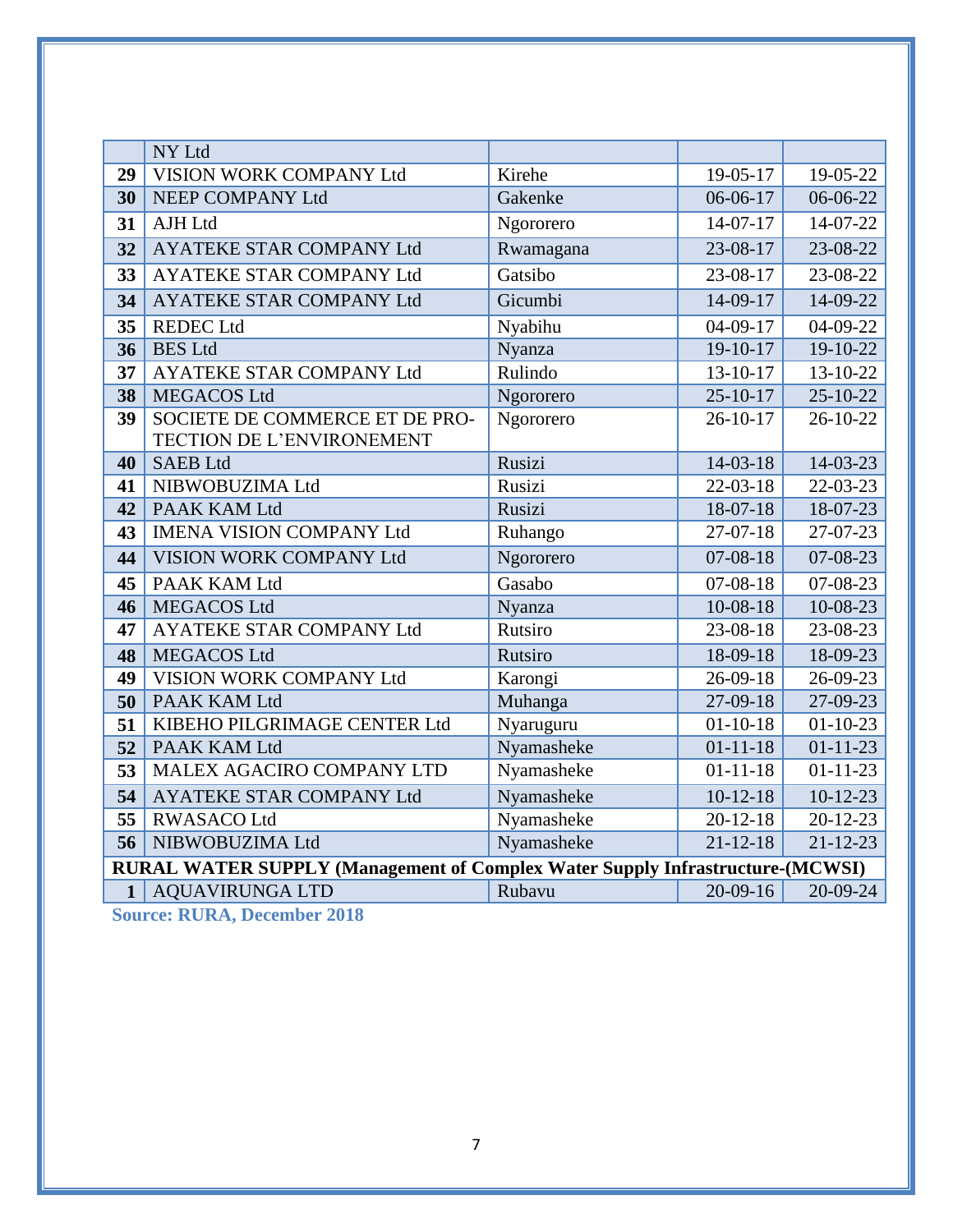**Figure 4: Distribution of licensed rural water supply providers per province as of December 2018**



**Source: RURA, December 2018**

During the fourthquarter of the year 2018, 23 licensed operators were supplying water in Western, 13 in Southern, 10 in Northern, and 9in the Eastern province while2operators were supplying water in the City of Kigali.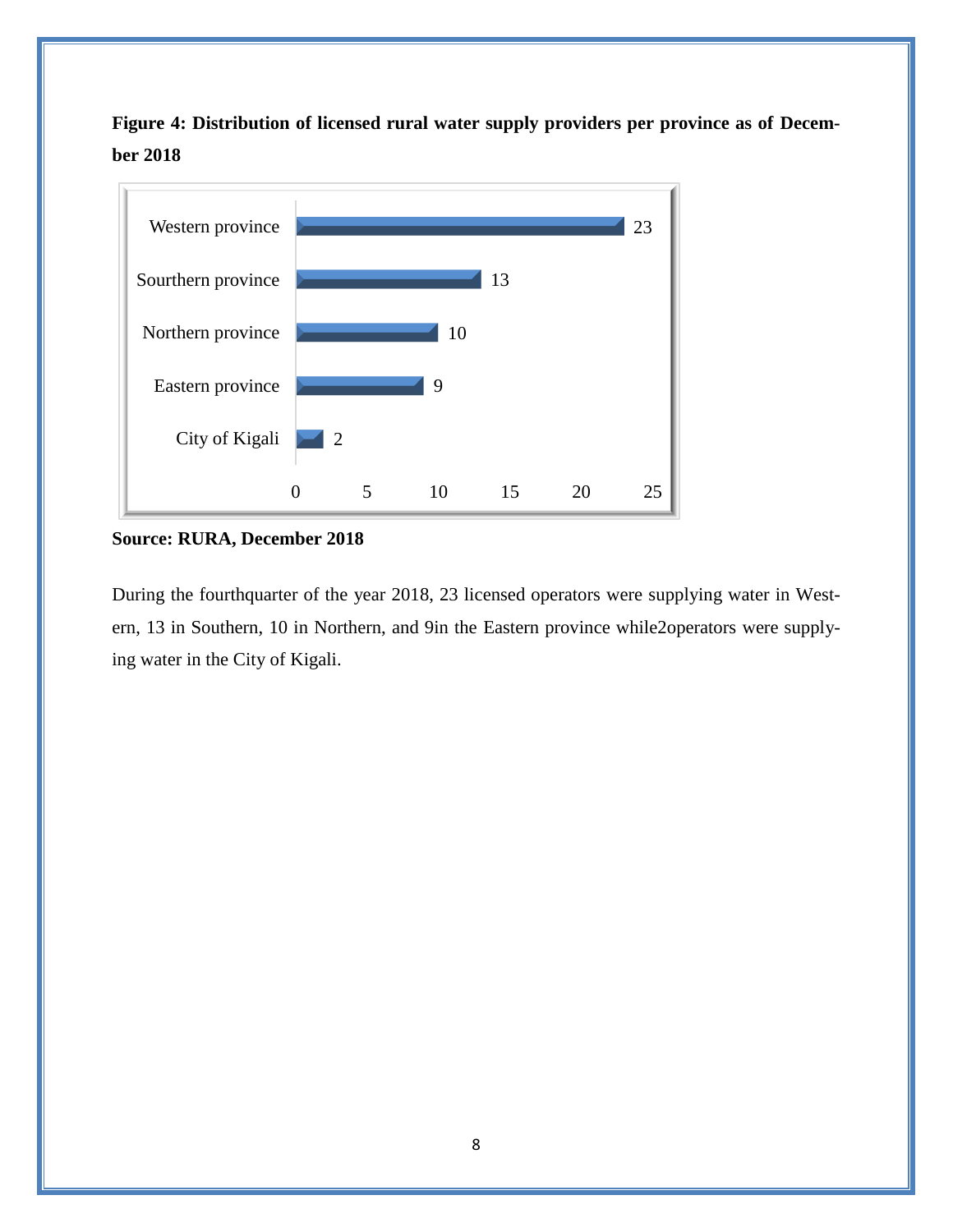### **PART II: SANITATION**

<span id="page-11-0"></span>In the need to increase the hygiene and cleaning services in Rwanda, there are fivecategories of licenses issued namely cleaning services, liquid waste water treatment system,liquid waste collection and transportation, waste recycling, solid waste collection and transportation.

| <b>SN</b>               | <b>Name of licensee</b>                          | Date of is-<br>suance | <b>Expiry date</b> |
|-------------------------|--------------------------------------------------|-----------------------|--------------------|
| $\mathbf{1}$            | FIRST CLEANING COMPANY                           | $08-11-17$            | 08-10-22           |
| $\overline{2}$          | <b>ESCOM Ltd</b>                                 | $20 - 07 - 18$        | 11-09-22           |
| $\overline{3}$          | <b>CALL ME Ltd</b>                               | $26 - 04 - 17$        | 18-04-22           |
| $\overline{\mathbf{4}}$ | TRUSTCO RWANDA Ltd                               | $30 - 11 - 17$        | 10-04-22           |
| 5                       | <b>ASK RWANDA Ltd</b>                            | $27 - 07 - 17$        | 21-05-22           |
| 6                       | SINAIUS CLEANING SERVICES Ltd                    | $15 - 05 - 17$        | 09-05-22           |
| $\overline{7}$          | KG HARVEST CO Ltd                                | $05-09-17$            | $07 - 05 - 22$     |
| 8                       | THE EQUINOX CO. Ltd                              | $07 - 12 - 17$        | 17-10-22           |
| 9                       | <b>GENERAL BUSINESS ENTERPRISE Ltd</b>           | $04 - 06 - 17$        | 04-06-22           |
| 10                      | SHELTER INTERNATIONAL                            | $27-03-18$            | 08-08-22           |
| 11                      | ENTREPRISE IKITEGETSE M. ROSE LA VIE SAINE       | $13 - 10 - 17$        | 31-07-22           |
| 12                      | <b>ECOGENIAL SERVICES</b>                        | $19-02-18$            | 31-07-22           |
| 13                      | <b>CLEAN WORLD ENTERPRISES</b>                   | $23 - 10 - 17$        | 23-09-22           |
| 14                      | <b>HORIZON ART Ltd</b>                           | $10-11-17$            | $06-11-22$         |
| 15                      | NYAKANA & BROTHERS LTD                           | $06-10-17$            | 23-09-22           |
| 16                      | KELIFA CLEANING SERVICES Ltd                     | 29-08-18              | $06 - 11 - 22$     |
| 17                      | <b>EGIPRO RWANDA Ltd</b>                         | $27-07-17$            | 24-08-22           |
| 18                      | <b>DALIN Ltd</b>                                 | $06-10-16$            | 22-08-21           |
| 19                      | RELIANCE CLEANING SERVICES Ltd                   | $05 - 12 - 17$        | 17-09-22           |
| 20                      | <b>DIRECT SERVICES Ltd</b>                       | $17 - 11 - 17$        | 27-10-22           |
| 21                      | N.D.M CLEANING Ltd                               | $06 - 03 - 18$        | 17-09-22           |
| 22                      | <b>TECHNO STARS Ltd</b>                          | $02 - 10 - 17$        | 19-09-22           |
| 23                      | HAKI CLEANING COMPANY Ltd                        | $09-04-18$            | 13-10-23           |
| 24                      | M.J ADVANCED SERVICES Ltd                        | $29-12-17$            | $06-10-22$         |
| 25                      | FIRST IN FIRST OUT (FIFO) Ltd                    | 13-09-17              | 22-10-22           |
| 26                      | PROMINENT GENERAL SERVICES Ltd                   | $09 - 02 - 18$        | $22 - 10 - 20$     |
| 27                      | <b>GUMA GENERAL SERVICES &amp; SUPPLIERS Ltd</b> | 29-12-17              | $21 - 11 - 22$     |
| 28                      | HIGH PROSPER SERVICES Ltd                        | $20 - 12 - 17$        | 08-12-22           |
| 29                      | E.M.J CLEANING SERVICES Ltd                      | $20 - 12 - 17$        | $08-12-22$         |

<span id="page-11-1"></span>**Table 8: List of licensed cleaning service operators as of December 2018**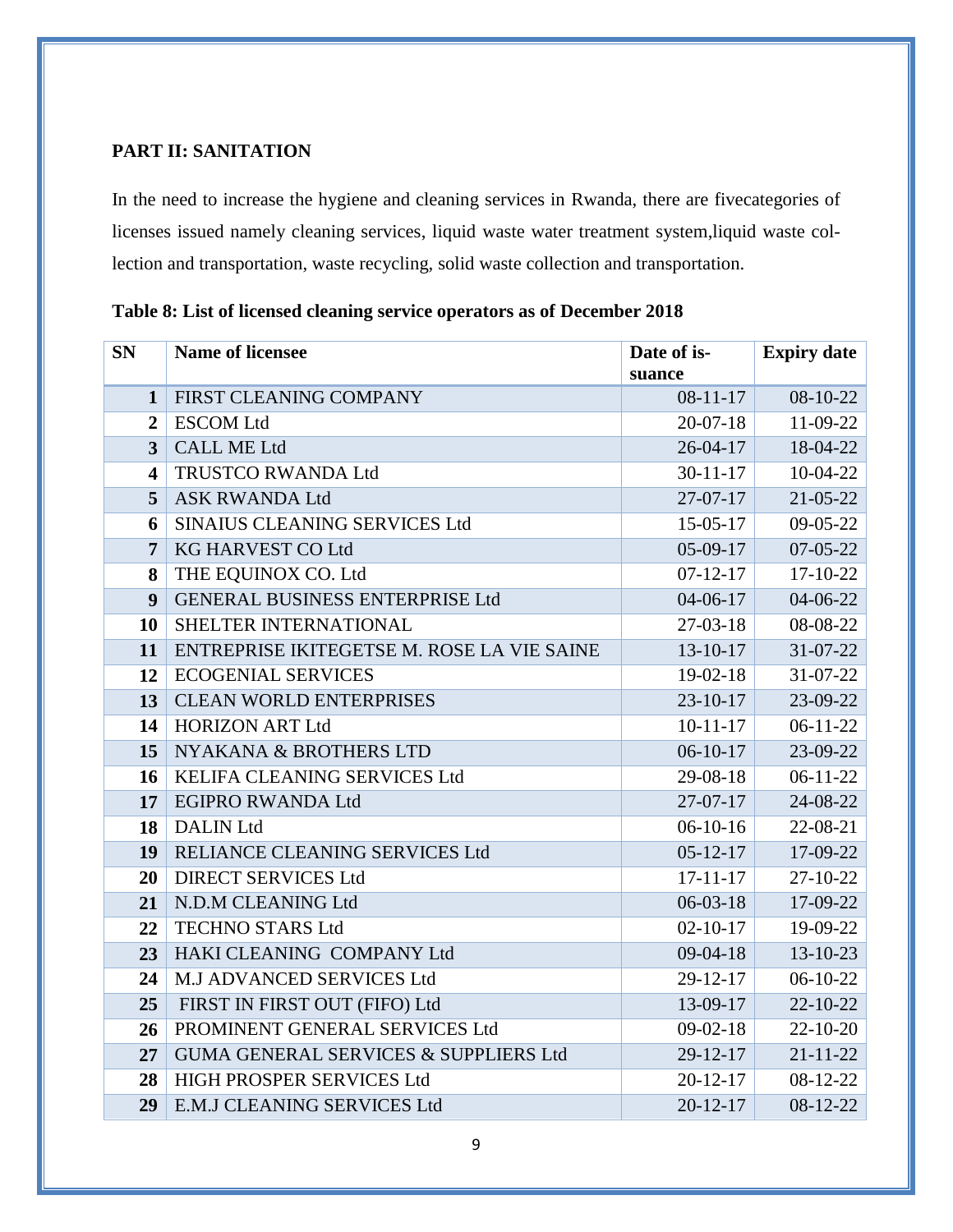| 30 | Decision Cleaning Ltd                                           | 08-06-18       | 12-12-22       |
|----|-----------------------------------------------------------------|----------------|----------------|
| 31 | M.ZI Ltd                                                        | $10-11-17$     | $15 - 12 - 22$ |
| 32 | <b>ENDESCO Ltd</b>                                              | $17-01-17$     | 17-01-22       |
| 33 | S.C.H.A Ltd                                                     | $12 - 10 - 16$ | $21 - 01 - 21$ |
| 34 | ROYAL CLEANING Ltd                                              | $20 - 07 - 18$ | 26-01-23       |
| 35 | <b>TRESOR COMPANY Ltd</b>                                       | $21 - 10 - 16$ | 28-02-21       |
| 36 | <b>MUBIDU Ltd</b>                                               | $07-06-17$     | $07-03-21$     |
| 37 | <b>INEMA COMPANY Ltd</b>                                        | $06 - 04 - 18$ | $20 - 03 - 23$ |
| 38 | <b>Classic Cleaning and General Supply Ltd</b>                  | $31 - 07 - 18$ | $26 - 03 - 21$ |
| 39 | <b>JESUS IS THE ANSWER Ltd</b>                                  | 23-09-16       | $25-04-21$     |
| 40 | SHEMA GENERAL SERVICES Ltd                                      | $21 - 10 - 16$ | 10-06-21       |
| 41 | ENTREPRISE AMIE DE LA NATURE ET ENVIRON-<br><b>NEMENT Ltd</b>   | 10-08-18       | $05-06-23$     |
| 42 | E.K.G Ltd                                                       | $14-06-18$     | 22-06-23       |
| 43 | ATLAS GENERAL LOGISTICS & SUPPLIES Ltd                          | $06-10-16$     | 26-06-21       |
| 44 | AGENCE DE DEMENAGEMENT D'ENTRETIEN ET<br>DE COURRIER (ADEC) Ltd | $27-09-18$     | $24-07-21$     |
| 45 | <b>GOOD TO BETTER Ltd</b>                                       | 18-06-18       | 26-07-23       |
| 46 | K.I.C NGOMA Ltd                                                 | $20 - 08 - 18$ | 08-08-23       |
| 47 | <b>INZIRA NZIRA SERVICES COMPANY Ltd</b>                        | 18-05-17       | 06-09-21       |
| 48 | <b>FOREFRONT SERVICES Ltd</b>                                   | $09 - 03 - 18$ | $14 - 11 - 21$ |
| 49 | N PROPERTY AND CLEANING COMPANY Ltd                             | $28-12-16$     | $28 - 12 - 21$ |
| 50 | KIGALI MULTISERVICE COOPERATIVE (KMC)                           | $09-01-17$     | $09-01-22$     |
| 51 | ABITANGA GICUMBI Ltd                                            | 20-06-17       | $13 - 01 - 22$ |
| 52 | DIFFICULT ACCESS SOLUTIONS Ltd                                  | $24 - 04 - 17$ | 27-02-22       |
| 53 | <b>COMFART SAFARIS Ltd</b>                                      | $14-03-17$     | 14-03-22       |
| 54 | NEW LIFE NT & MV Ltd                                            | $26 - 04 - 17$ | $01 - 04 - 22$ |
| 55 | G.A.P.M Ltd                                                     | $20-09-18$     | 18-04-22       |
| 56 | <b>SOE Ltd</b>                                                  | $05-02-18$     | $05 - 02 - 23$ |
| 57 | <b>GIRISUKU COOPERATIVE</b>                                     | $10-04-18$     | 25-04-22       |
| 58 | COOPERATIVE UMUSINGI W'ITERAMBERE/RULI                          | $06-09-17$     | 14-05-22       |
| 59 | <b>UMUCYO 2M Ltd</b>                                            | $19 - 11 - 18$ | 28-05-22       |
| 60 | <b>AGRUNI Ltd</b>                                               | $22-06-18$     | 08-07-22       |
| 61 | RK GLOBAL BUSINESS Ltd                                          | $07 - 12 - 17$ | 08-07-22       |
| 62 | <b>HOST RWANDA Ltd</b>                                          | $06-09-17$     | 14-07-22       |
| 63 | <b>EXOSTIVE TURNS Ltd</b>                                       | $08-02-17$     | 14-07-22       |
| 64 | <b>SENIOR SERVICES Ltd</b>                                      | 21-08-17       | 25-08-22       |
| 65 | <b>KABOD SERVICES Ltd</b>                                       | $25 - 10 - 17$ | 25-08-22       |
| 66 | <b>SUKURANUMWETE Ltd</b>                                        | $06-10-17$     | 05-09-22       |
| 67 | <b>JCN SERVICES Ltd</b>                                         | 19-10-17       | 05-09-22       |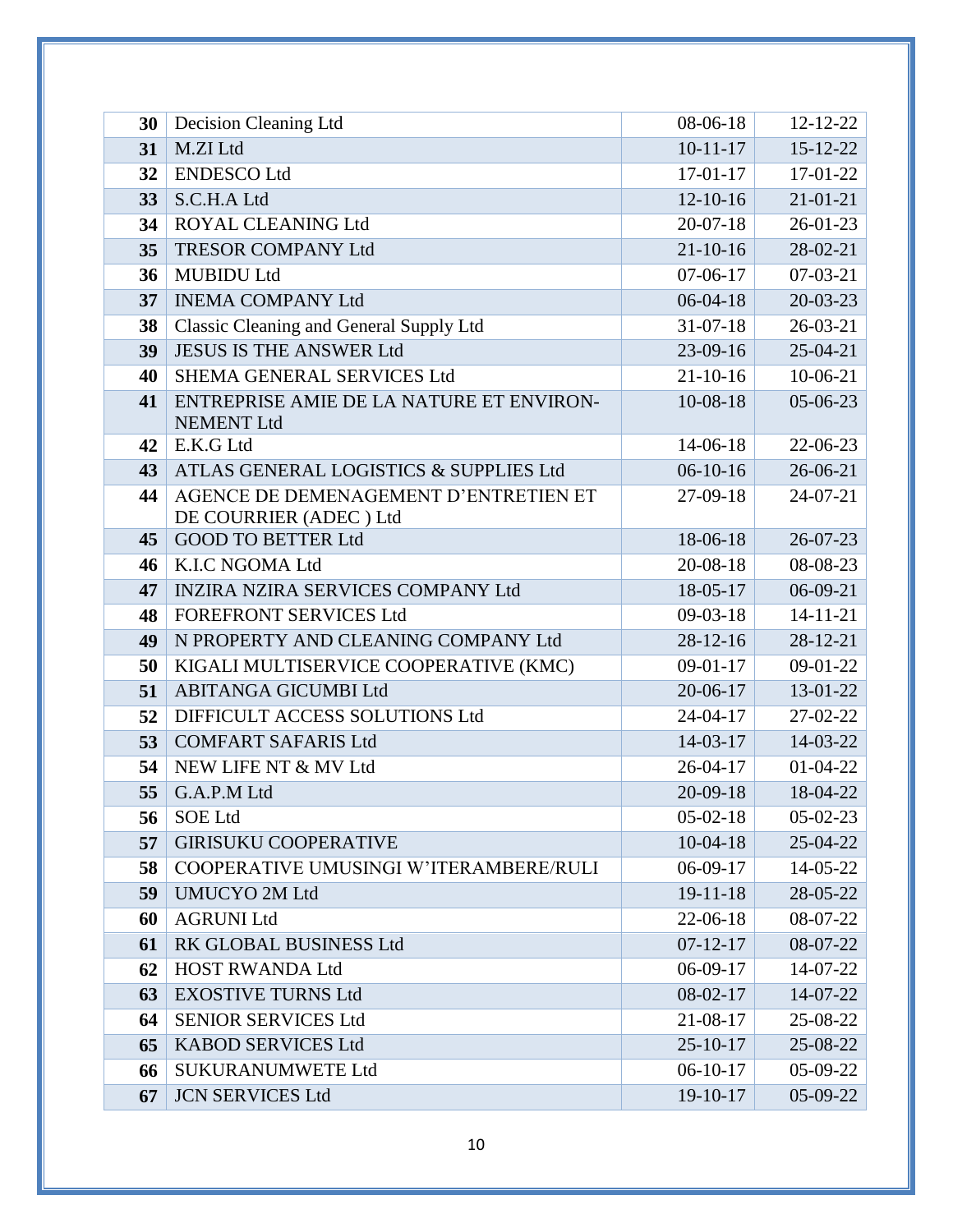| 68         | YOUNG CLEANERS Ltd                 | $24 - 05 - 18$ | 11-09-22       |
|------------|------------------------------------|----------------|----------------|
| 69         | <b>COOPROHAPE</b>                  | $10-04-18$     | 19-09-22       |
| 70         | <b>CREST VENTURE Ltd</b>           | $20 - 02 - 18$ | 13-10-22       |
| 71         | TM SUPPLY COMPANY Ltd              | $01 - 11 - 18$ | $03-02-23$     |
| 72         | POSITIVE THINKING Ltd              | $09-02-18$     | 09-03-23       |
| 73         | <b>JOS CLOUD NINE Ltd</b>          | $28-06-18$     | $30-03-23$     |
| 74         | ENTREPRISE RWIYEMEZAMIRIMO GASPARD | $24-07-18$     | 06-04-23       |
| 75         | COVODEMIVI-BENGERANA COOPERATIVE   | 29-06-18       | $26 - 04 - 23$ |
| 76         | <b>IQ UMURIMO Ltd</b>              | $06-06-18$     | 19-05-23       |
| 77         | GOLD CLEANING COMPANY & SUPPLY Ltd | $21-06-18$     | $21 - 05 - 23$ |
| 78         | <b>MAXIMA B &amp;H Ltd</b>         | $04 - 10 - 18$ | $21 - 05 - 23$ |
| 79         | <b>TABARA Ltd</b>                  | $14 - 06 - 18$ | 03-06-23       |
| 80         | MUVARA BUSINESS SERVICES Ltd       | $08-10-18$     | 16-07-23       |
| 81         | EMEZA BETTERWORKS COMPANY Ltd      | $20 - 07 - 18$ | 15-09-23       |
| 82         | CROWN MULTISERVICES COMPANY Ltd    | $10-10-18$     | 28-09-23       |
| 83         | LONGITUDES COMPANY (LC) Ltd        | $06-10-16$     | $06-10-21$     |
| 84         | ORIGINAL SERVICES Ltd              | $14-10-16$     | $14 - 10 - 21$ |
| 85         | <b>WITRACO Ltd</b>                 | $14 - 10 - 16$ | $14 - 10 - 21$ |
| 86         | <b>BRASCO Ltd</b>                  | $27-10-16$     | $27 - 10 - 21$ |
| 87         | <b>ELLION BUSINESS Ltd</b>         | $27-10-16$     | $27 - 10 - 21$ |
| 88         | <b>BARA AFRIKA Ltd</b>             | $27-10-16$     | 27-10-21       |
| 89         | UMBRELA PINE CLEANING Ltd          | $28-10-16$     | 28-10-21       |
| 90         | <b>FAST CLEANERS Ltd</b>           | $03-11-16$     | $03 - 11 - 21$ |
| 91         | REGION FLOWERS COMPANY Ltd         | $03-11-16$     | $03 - 11 - 21$ |
| 92         | <b>FLOWER COMPANY Ltd</b>          | $14 - 11 - 16$ | $14 - 11 - 21$ |
| 93         | VAVA TONY Ltd                      | $23 - 11 - 16$ | $23 - 11 - 21$ |
| 94         | <b>BAJ</b> Ltd                     | $25 - 11 - 16$ | $25 - 11 - 21$ |
|            | 95   REAL CONSULT Ltd              | $29-11-16$     | $29 - 11 - 21$ |
| 96         | <b>ALICHRIS Ltd</b>                | $07-12-16$     | $07 - 12 - 21$ |
| 97         | RMNK Ltd                           | $22 - 12 - 16$ | $22 - 12 - 21$ |
| 98         | MUJOYCE SERVICES AND SUPPLY Ltd    | 28-03-17       | 28-03-22       |
| 99         | SOCIETE FAMILIALE (SOFA) Ltd       | $01-06-17$     | $01-06-22$     |
| <b>100</b> | <b>CLEAN HOME RWANDA Ltd</b>       | $01-06-17$     | 01-06-22       |
| 101        | <b>MASS HANDLERS Ltd</b>           | $01-06-17$     | $01-06-22$     |
| 102        | <b>BHAROSA COMPANY Ltd</b>         | $01-06-17$     | 01-06-22       |
| 103        | <b>TWIGIRE VISION COMPANY Ltd</b>  | $21 - 06 - 17$ | $21 - 06 - 22$ |
| 104        | <b>DATELINE</b>                    | 21-06-17       | 21-06-22       |
| 105        | MULTI-ENTERPREURS SERVICES COMPA-  | 23-06-17       | 23-06-22       |
|            | NY(MESCO) Ltd                      |                |                |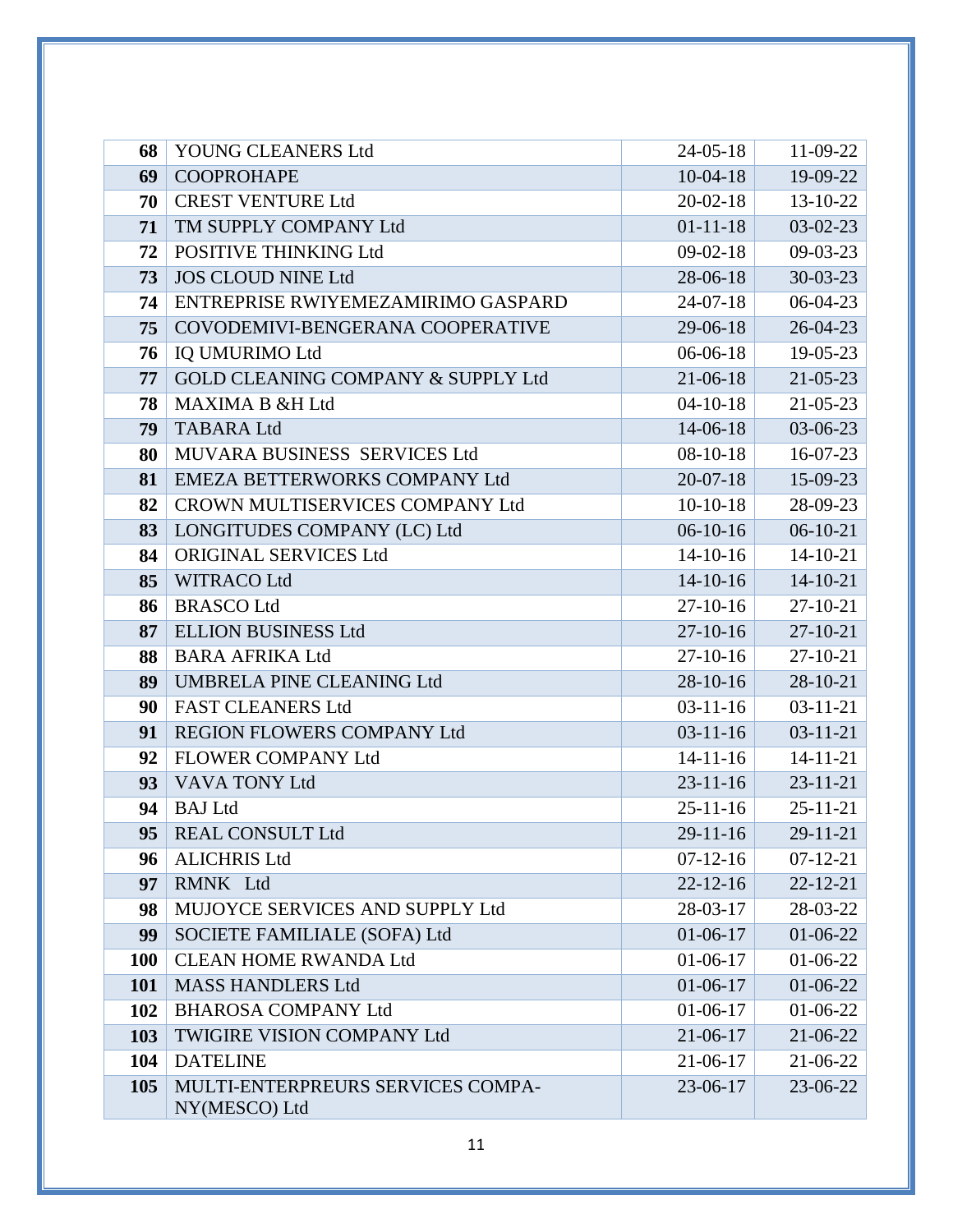| 106        | <b>COKIUBU</b> Cooperative              | $12-07-17$                       | 12-07-22                         |
|------------|-----------------------------------------|----------------------------------|----------------------------------|
| 107        | TRADE AND SERVICE COMPANY LTD           | $20-07-17$                       | 20-07-22                         |
| 108        | <b>BAJI COM Ltd</b>                     | 03-08-17                         | 03-08-22                         |
| 109        | <b>GHP COMPANY Ltd</b>                  | 15-08-17                         | 15-08-22                         |
| <b>110</b> | T &D CLEANERS Ltd                       | 25-08-17                         | 25-08-22                         |
| 111        | EDEPRES-TWIFASHE Ltd                    | 25-08-17                         | 25-08-22                         |
| 112        | <b>KARG BUSINESS Ltd</b>                | $05-09-17$                       | 05-09-22                         |
| 113        | <b>CLABUSO Ltd</b>                      | $02 - 10 - 17$                   | $02 - 10 - 22$                   |
| 114        | YOUTH SOLUTIONS Ltd                     | $04 - 10 - 17$                   | $04 - 10 - 22$                   |
| 115        | HJ INEZA Ltd                            | $05-10-17$                       | $05-10-22$                       |
| 116        | <b>LEGIT EVENTS DÉCOR Ltd</b>           | $05-10-17$                       | $05-10-22$                       |
| 117        | WORK AND GROW COMPANY Ltd               | $11 - 10 - 17$                   | $11 - 10 - 22$                   |
| 118        | <b>BONI SUPPLIERS Ltd</b>               | 18-10-17                         | 18-10-22                         |
| 119        | LA LIONNE.T Ltd                         | $19-10-17$                       | 19-10-22                         |
| <b>120</b> | PROGRESSIVE RWANDA WOMEN Ltd            | $02 - 11 - 17$                   | $02 - 11 - 22$                   |
| 121        | SOCIETE DE COMMERCE ET DE PROTECTION    | $02 - 11 - 17$                   | $02 - 11 - 22$                   |
|            | DE7L'ENVIRONEMENT Ltd                   |                                  |                                  |
| 122        | <b>DUFRA Ltd</b>                        | $03 - 11 - 17$                   | $03 - 11 - 22$                   |
| 123        | DISCOVERY INVESTMENT GROUP Ltd          | $05 - 12 - 17$                   | $05 - 12 - 22$                   |
| 124        | <b>GARU SUPPLY Ltd</b>                  | $05 - 12 - 17$                   | $05 - 12 - 22$                   |
| 125        | GO SPARKLING & GREEN CO. Ltd            | $05 - 12 - 17$                   | $05 - 12 - 22$                   |
| 126        | <b>SCC SERVICES Ltd</b>                 | $05 - 12 - 17$                   | $05 - 12 - 22$                   |
| 127        | I.P.E.C Ltd<br>UMUCYO WERA CLEANING Ltd | $05 - 12 - 17$<br>$22 - 12 - 17$ | $05 - 12 - 22$                   |
| 128<br>129 | GOODS AND SERVICES SUPPLIES Ltd         | $22 - 12 - 17$                   | $22 - 12 - 22$<br>$22 - 12 - 22$ |
|            | <b>CARE SOAP Ltd-by</b>                 | $02 - 02 - 18$                   | $02 - 02 - 23$                   |
| 130<br>131 | NICKEL COMPANY Ltd                      | $22 - 02 - 18$                   | $22 - 02 - 23$                   |
| 132        | TM PROGRESS COMPANY Ltd                 | $23-02-18$                       | $23-02-23$                       |
| 133        | YASINI COMPANY Ltd                      | 23-02-18                         | 23-02-23                         |
| 134        | <b>ATECOGES Ltd</b>                     | 23-02-18                         | 23-02-23                         |
| 135        | TRUST AND WORK Ltd                      | $02 - 03 - 18$                   | $02 - 03 - 23$                   |
| 136        | KIGALI PROPER COMPANY& GENERAL SERVICES | $06 - 03 - 18$                   | $06-03-23$                       |
|            | Ltd                                     |                                  |                                  |
| 137        | <b>IMENA PROMOTERS Ltd</b>              | $21 - 03 - 18$                   | $21 - 03 - 21$                   |
| 138        | <b>USHINDI Ltd</b>                      | $26 - 03 - 18$                   | 26-03-23                         |
| 139        | <b>SWIFT CLEAN Ltd</b>                  | 28-03-18                         | 28-03-23                         |
| 140        | REAL HARMONY COMPANY Ltd                | 13-04-18                         | 13-04-23                         |
| 141        | NEW FASHION COMPANY Ltd                 | 23-04-18                         | $23 - 04 - 23$                   |
| 142        | <b>UWJF Company Ltd</b>                 | $26 - 04 - 18$                   | 26-04-23                         |
| 143        | WIDE VISION COMPANY Ltd                 | $07 - 05 - 18$                   | $07 - 05 - 23$                   |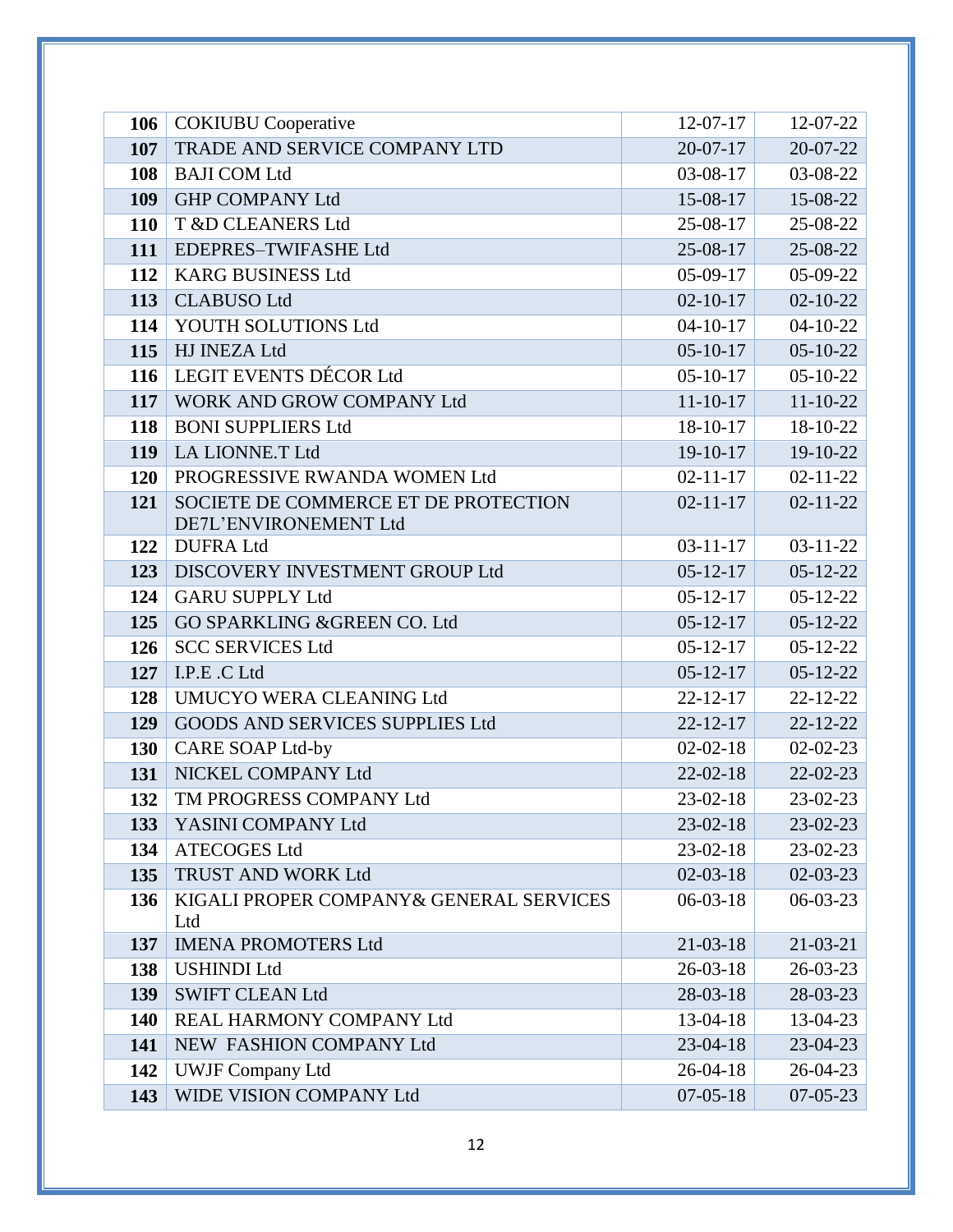| 144        | <b>LIGHT TRADE Ltd</b>                                         | $08 - 05 - 18$                   | 08-05-23                         |
|------------|----------------------------------------------------------------|----------------------------------|----------------------------------|
| 145        | UBUMWE CLEANING SERVICES (UCS)Ltd                              | $11-05-18$                       | $11-05-23$                       |
| 146        | HIGH SECURITY AND CLEAN COMPANY (HIGH<br>SEC) Ltd              | $11-05-18$                       | $11-05-23$                       |
| 147        | <b>IMPERIAL SERVICES Ltd</b>                                   | $06 - 06 - 18$                   | 06-06-23                         |
| 148        | <b>WOORD GROUP Ltd</b>                                         | 18-06-18                         | 18-06-23                         |
| 149        | TRUST AFRICA SUPPLIES Ltd                                      | 18-06-18                         | 18-06-23                         |
| 150        | <b>CRONY COMPANY Ltd</b>                                       | $21-06-18$                       | $21 - 06 - 23$                   |
| 151        | CompaniePour la Conservation de l'Environnement<br>(COCEN) Ltd | $09-07-18$                       | $09-07-23$                       |
| 152        | <b>RURANGIZA Ltd</b>                                           | $16-07-18$                       | $16-07-23$                       |
| 153        | <b>IWACU CLEANING SERVICES Ltd</b>                             | $26 - 07 - 18$                   | $26 - 07 - 23$                   |
| 154        | BERGO GREEN WORLD COMPANY Ltd                                  | $06 - 08 - 18$                   | 06-08-23                         |
| 155        | <b>IRAKOZE COMPANY Ltd</b>                                     | 09-08-18                         | 09-08-23                         |
| 156        | ALL OF US WE CAN Ltd                                           | 23-08-18                         | 23-08-23                         |
| 157        | <b>GANE COMPANY Ltd</b>                                        | $24 - 08 - 18$                   | 24-08-23                         |
| 158        | AN MULTIPURPOSE COMPANY Ltd                                    | 24-08-18                         | 24-08-23                         |
| 159        | KUNDWA BUSINESS COMPANY Ltd                                    | $24 - 08 - 18$                   | 24-08-23                         |
| 160        | <b>HONOUR N-B Ltd</b>                                          | $30 - 08 - 18$                   | 30-08-23                         |
| 161        | NEW FUTURE COMPANY Ltd                                         | $07-09-18$                       | $07-09-23$                       |
| 162        | E.D.H.Ms Ltd                                                   | $10-09-18$                       | 10-09-23                         |
| 163        | MUHINDA COMPANY Ltd                                            | $03-10-18$                       | $03 - 10 - 23$                   |
| 164        | <b>GREAT BRIGHT CLEANERS CO. Ltd</b>                           | 18-09-18                         | 18-09-23                         |
| 165        | NINA COMPANY Ltd                                               | 27-09-18                         | 27-09-23                         |
| 166        | <b>LOIC COMPANY Ltd</b>                                        | $25-09-18$                       | 25-09-23                         |
| 167        | PAAK KAM Ltd                                                   | $26 - 09 - 18$                   | 26-09-23                         |
| 168        | <b>MEJA AFRICA Ltd</b>                                         | $05-10-18$                       | $05-10-23$                       |
| 169        | <b>U&amp;K BUSINESS GROUP Ltd</b>                              | 18-10-18                         | 18-10-23                         |
| 170        | S.D.M.S.C.C Ltd                                                | $22 - 10 - 18$                   | 22-10-23                         |
| 171        | <b>ROSANGE SERVICES Ltd</b>                                    | $26 - 10 - 18$<br>$02 - 11 - 18$ | $26 - 10 - 23$                   |
| 172<br>173 | <b>COPED Ltd</b><br><b>AFRICA TRUST Ltd</b>                    | $05 - 11 - 18$                   | $02 - 11 - 23$<br>$05 - 11 - 23$ |
|            | HIGH CLEAN EXPERTS (HICLIN) Ltd                                | $16 - 11 - 18$                   | $16-11-23$                       |
| 174<br>175 | <b>ELITE ACTION HOLDING Ltd</b>                                | $16 - 11 - 18$                   | $16-11-23$                       |
| 176        | SHOP CLEAN COMPANY Ltd                                         | $20 - 11 - 18$                   | $20 - 11 - 23$                   |
| 177        | <b>CONS-TECH Ltd</b>                                           | $03 - 12 - 18$                   | $03-12-23$                       |
| 178        | <b>GRAND LAC BATIGNOL (GLB) Ltd</b>                            | $04 - 12 - 18$                   | $04 - 12 - 23$                   |
| 179        | RWANDA SERVICES PROVIDING COMPANY Ltd                          | $04 - 12 - 18$                   | $04 - 12 - 23$                   |
| <b>180</b> | <b>EMINENCE BUSINESS PARTNERS Ltd</b>                          | $04-12-18$                       | $04 - 12 - 23$                   |
|            |                                                                |                                  |                                  |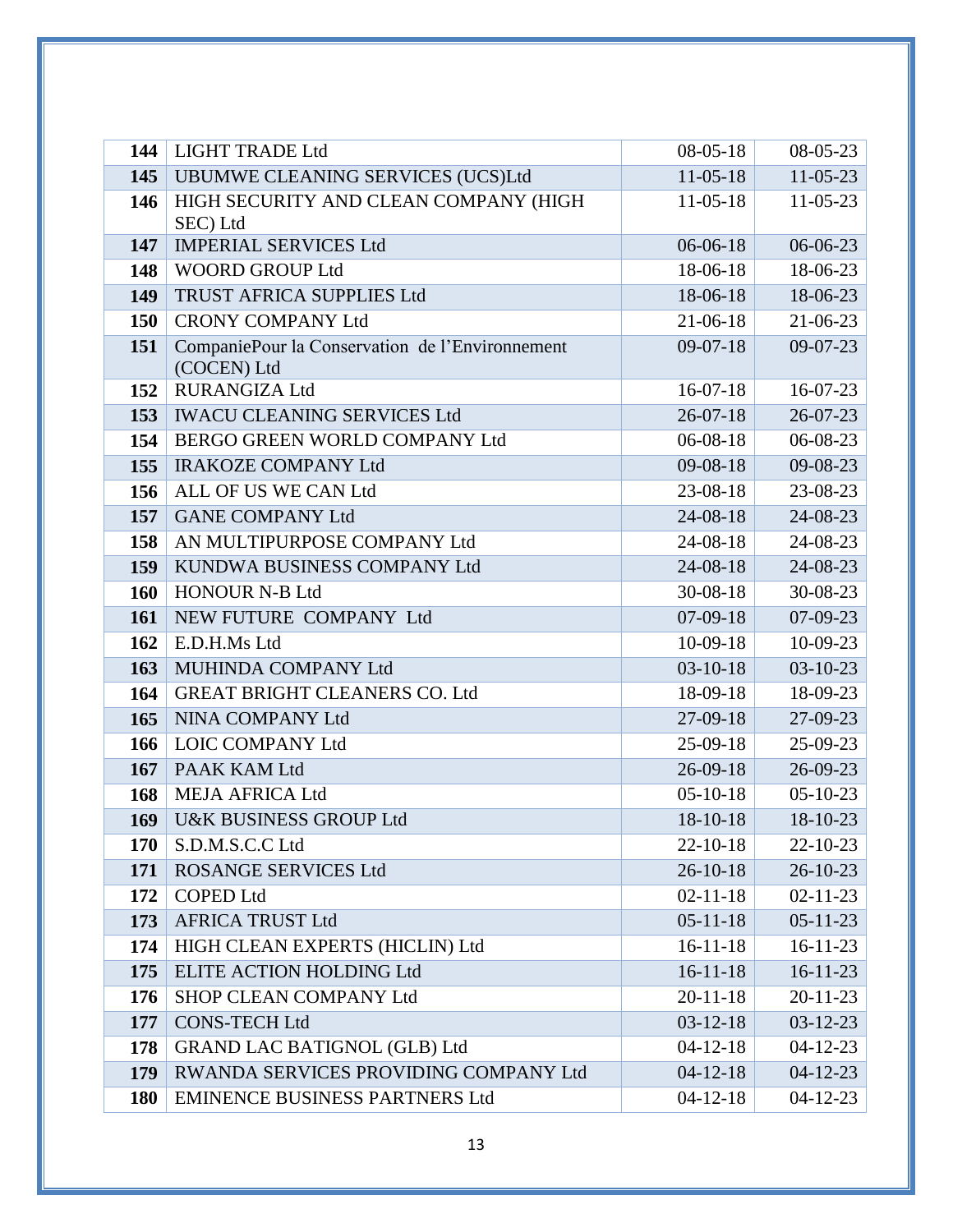| 181 | <b>OLEA SUPPLIERS Ltd</b>                              | $12 - 12 - 18$ | $12 - 12 - 23$ |
|-----|--------------------------------------------------------|----------------|----------------|
| 182 | $\overline{\phantom{a}}$ CAZA Ltd                      | $12 - 12 - 18$ | $12 - 12 - 23$ |
| 183 | FRIENDS OF NATURE FUMIGATION AND CLEAN-<br>ING CO. Ltd | $14 - 12 - 18$ | $14 - 12 - 23$ |
| 184 | BONITO CO Ltd                                          | $14 - 12 - 18$ | $14 - 12 - 23$ |
|     | $185$ I.C.H.A.M.E.E.D Ltd                              | $14 - 12 - 18$ | $14 - 12 - 23$ |
| 186 | <b>AGROPLAST Ltd</b>                                   | $21 - 12 - 18$ | $21 - 12 - 23$ |
|     |                                                        |                |                |

**Source: RURA, December 2018**

<span id="page-16-0"></span>**Table 9: List of licensed of liquid waste water treatment system operators as of December 2018**

| <b>SN</b>                | <b>Name of licensee</b>                  | Date of issuance | <b>Expiry date</b> |
|--------------------------|------------------------------------------|------------------|--------------------|
|                          | <b>KEN LUXURY RWANDA Ltd</b>             | 15-06-17         | 15-06-22           |
| $\overline{2}$           | STAR CONSTRUCTION AND CONSULTANCY<br>Ltd | $03 - 11 - 17$   | $03 - 11 - 22$     |
| 3                        | AXAR TECHNICAL SERVICES (R) Ltd          | $18-09-18$       | 18-09-23           |
| $\boldsymbol{\varDelta}$ | <b>FOREFRONT SERVICES Ltd</b>            | $28-09-18$       | 28-09-23           |
|                          | <b>ECO-PROTECTION Ltd</b>                | $12 - 10 - 18$   | $23-01-23$         |
|                          |                                          |                  |                    |

**Source: RURA, December 2018**

### <span id="page-16-1"></span>**Table 10: List of licensed liquid waste collection and transportation operators as of December 2018**

| <b>SN</b>    | <b>Name of licensee</b>            | Date of issuance/Renewal | <b>Expiry date</b> |
|--------------|------------------------------------|--------------------------|--------------------|
|              | SEWAGE TECHNOLOGY Ltd              | $05-12-17$               | $05 - 12 - 22$     |
| $\mathbf{2}$ | KANGUKA BUSINESS COMPANY Ltd       | $30 - 01 - 18$           | $30 - 01 - 23$     |
|              | MIDAS SPARE PARTS AND SERVICES Ltd | $16-04-18$               | $16 - 04 - 23$     |
|              | NGANILLA COMPANY Ltd               | $05-10-18$               | $05 - 10 - 23$     |
|              | PIT PUMPERS Ltd                    | $18-10-18$               | $18 - 10 - 23$     |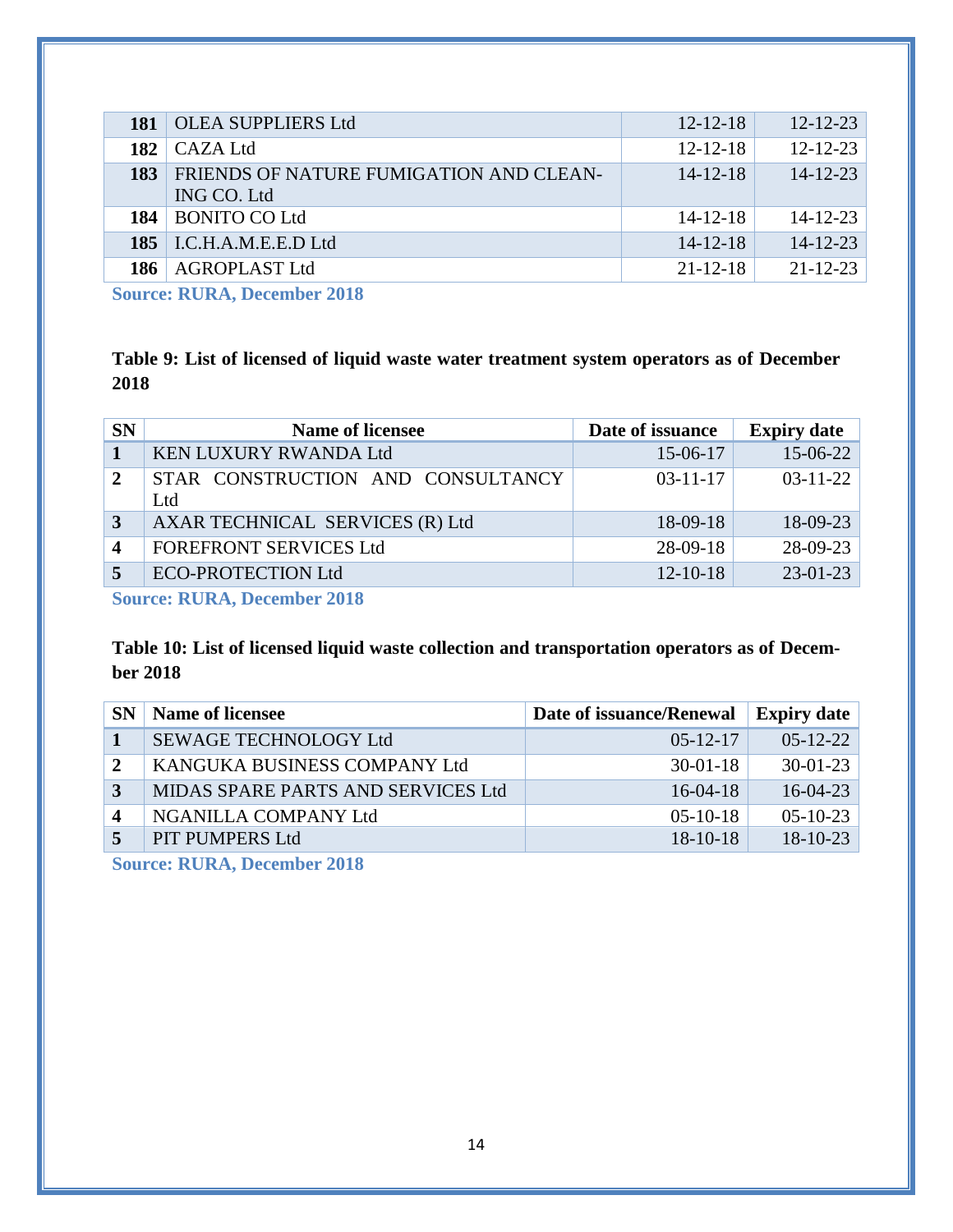<span id="page-17-1"></span>

| <b>SN</b>               | <b>Name of license</b>                              | Date of is-<br>sued | <b>Expiration</b><br>date |
|-------------------------|-----------------------------------------------------|---------------------|---------------------------|
|                         | <b>First category</b>                               |                     |                           |
| $\mathbf{1}$            | UBUMWE CLEANING SERVICES(UCS) Ltd                   | $04 - 04 - 18$      | 17-04-23                  |
| $\overline{2}$          | <b>ISUKU KINYINYA Ltd</b>                           | $31 - 07 - 18$      | $01 - 06 - 23$            |
| 3                       | REAL ENVIRONMENT PROTECTORS (REPROTEC )Ltd          | $02 - 10 - 18$      | 21-08-23                  |
| $\overline{\mathbf{4}}$ | <b>UMURIMO MWIZA Ltd</b>                            | 24-08-18            | 22-08-23                  |
| 5                       | <b>UBUMWE Cleaning Services</b>                     | $04 - 04 - 18$      | 17-04-23                  |
| 6                       | <b>COPED Ltd</b>                                    | $17 - 12 - 13$      | $17 - 12 - 18$            |
| 7                       | <b>AGRUNI LTD</b>                                   | 28-01-14            | 28-01-19                  |
| 8                       | <b>BAHEZA General Services</b>                      | $20 - 01 - 14$      | $20 - 01 - 19$            |
| 9                       | <b>COCEN</b>                                        | $12-03-14$          | 12-03-19                  |
| 10                      | <b>ACAPE</b>                                        | $21 - 07 - 14$      | 21-07-19                  |
| 11                      | Cooperative Indatwa (Inkeragutabara)                | $20 - 02 - 15$      | $20 - 02 - 20$            |
| 12                      | New life NT &MVK LTD                                | $02 - 03 - 15$      | $02 - 03 - 20$            |
| 13                      | <b>CESCO Company</b>                                | $19-05-15$          | 19-05-20                  |
| 14                      | <b>INZIRA NZIZA Company</b>                         | 16-06-15            | 16-06-20                  |
| 15                      | <b>KEEN KLEENERS LIMITED</b>                        | $16-02-16$          | $16-02-21$                |
| 16                      | High Security And Clean Company (HIGH SEC Ltd)      |                     | $27 - 12 - 23$            |
|                         | <b>Second category</b>                              |                     |                           |
| $\mathbf{1}$            | <b>M.ZILTD</b>                                      | 13-09-2017          | 08-09-20                  |
| $\overline{2}$          | Develop our families                                | $01-06-16$          | $01-06-19$                |
| $\overline{3}$          | E.K.G LTD                                           | $16-03-18$          | $16-03-21$                |
| 4                       | G.A.P.M (Gicumbi Agriculture Production Market )Ltd | 13-09-18            | 13-09-21                  |
|                         | <b>Third category</b>                               |                     |                           |
| 1                       | <b>RITM Ltd</b>                                     | $12 - 11 - 15$      | $12 - 11 - 18$            |
| $\overline{2}$          | <b>COOPADI</b> Duharane                             | 24-10-16            | $24 - 10 - 19$            |
| $\overline{\mathbf{3}}$ | Koperative BUCOWASSACO                              | 24-04-17            | 24-04-20                  |
| $\overline{\mathbf{4}}$ | <b>AJH LTD</b>                                      | $20 - 10 - 17$      | $20 - 10 - 20$            |
| 5                       | RWAGASORE CLEANERS & SERVICES LTD                   | $06-12-17$          | $06-12-20$                |
| 6                       | HIGH PROSPER SERVICES Ltd                           | $07-09-18$          | $07-09-21$                |
| 7                       | <b>GEBUR MULTI-BUSINESS Ltd</b>                     | 17-09-18            | 17-09-21                  |
| 8                       | <b>BAJ</b> Ltd                                      | $14 - 12 - 18$      | $14 - 12 - 23$            |

<span id="page-17-0"></span>**Table 11: List of licensed solid waste collection and transportation services operators as of December 2018**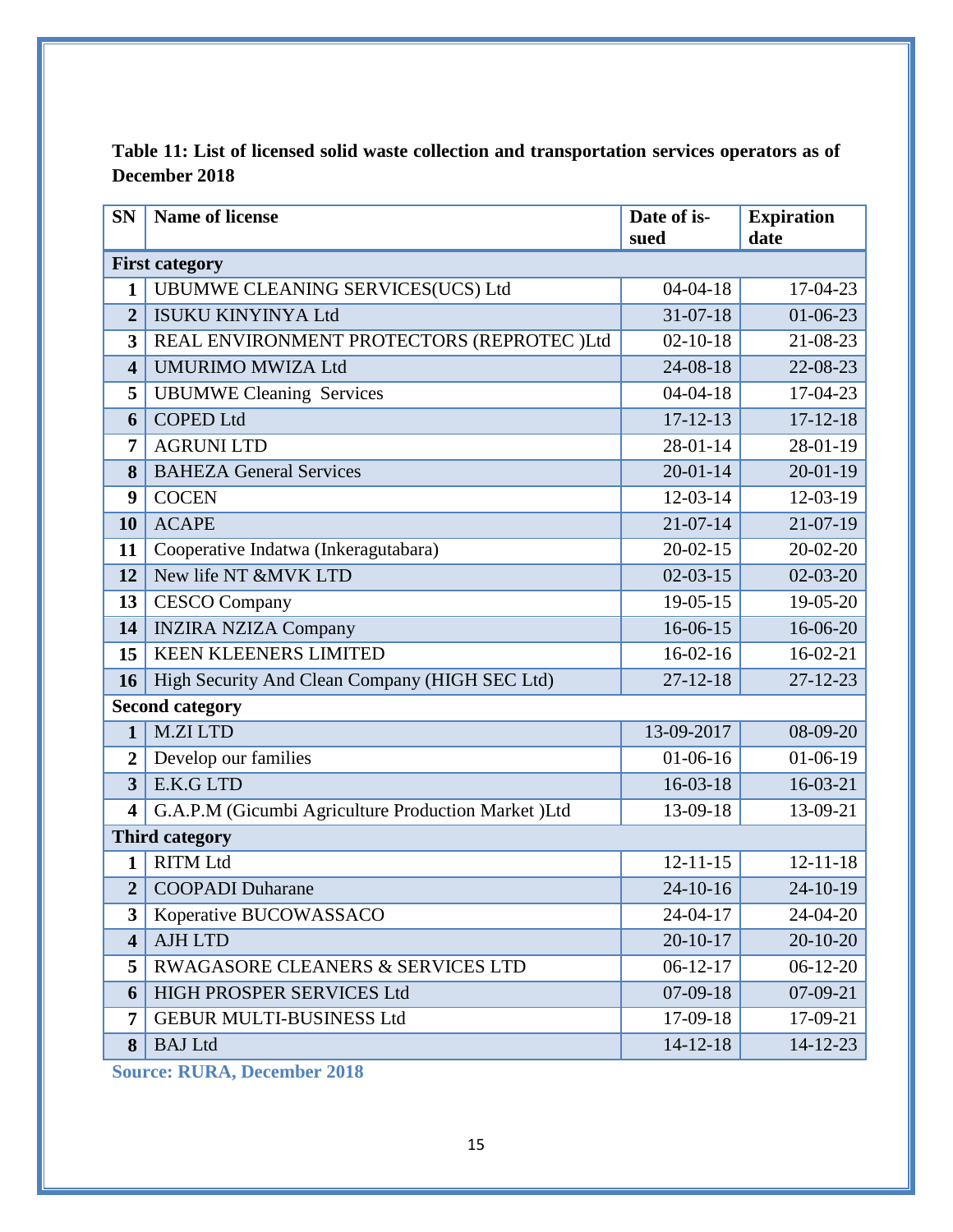**Figure 5: Distribution of solid waste collection and transportation operators across provinces and Kigali City as of December 2018**



**Source: RURA, December 2018**

| <b>District</b>   | <b>Sector</b> | Tariff (FRW) per month for two sacks in a week for house-<br>hold |                     |               |
|-------------------|---------------|-------------------------------------------------------------------|---------------------|---------------|
|                   |               | Lower income earn-                                                | Middle income earn- | Higher income |
|                   |               | ers                                                               | ers                 | earners       |
| <b>Nyarugenge</b> | Mageragere    | 2,300                                                             | 4,600               | 6,900         |
|                   | Kanyinya      | 2,000                                                             | 4,100               | 6,100         |
|                   | Nyamirambo    | 2,000                                                             | 3,900               | 5,900         |
|                   | Kigali        | 2,100                                                             | 4,100               | 6,200         |
|                   | Kitega        | 1,900                                                             | 3,800               | 5,700         |
|                   | Rwezamenyo    | 1,800                                                             | 3,600               | 5,500         |
|                   | Nyakabanda    | 1,900                                                             | 3,800               | 5,600         |
|                   | Muhima        | 1,800                                                             | 3,700               | 5,500         |
|                   | Nyarugenge    | 1,800                                                             | 3,600               | 5,300         |
|                   | Kimisagara    | 1,900                                                             | 3,700               | 5,600         |
| <b>Kicukiro</b>   | Gahanga       | 1,800                                                             | 7,500               | 11,200        |
|                   | Gatenga       | 1,200                                                             | 5,100               | 7,700         |
|                   | Gikondo       | 1,000                                                             | 4,000               | 6,000         |
|                   | Kagarama      | 1,800                                                             | 3,700               | 5,500         |
|                   | Kanombe       | 1,900                                                             | 3,900               | 5,800         |
|                   | Kicukiro      | 1,900                                                             | 3,900               | 5,800         |
|                   | Kigarama      | 1,900                                                             | 3,700               | 5,600         |
|                   | Masaka        | 2,100                                                             | 4,300               | 6,400         |
|                   | Niboye        | 1,800                                                             | 3,600               | 5,400         |

### <span id="page-18-0"></span>**Table 12: Maximum tariff for waste collection and transportation in Kigali City**